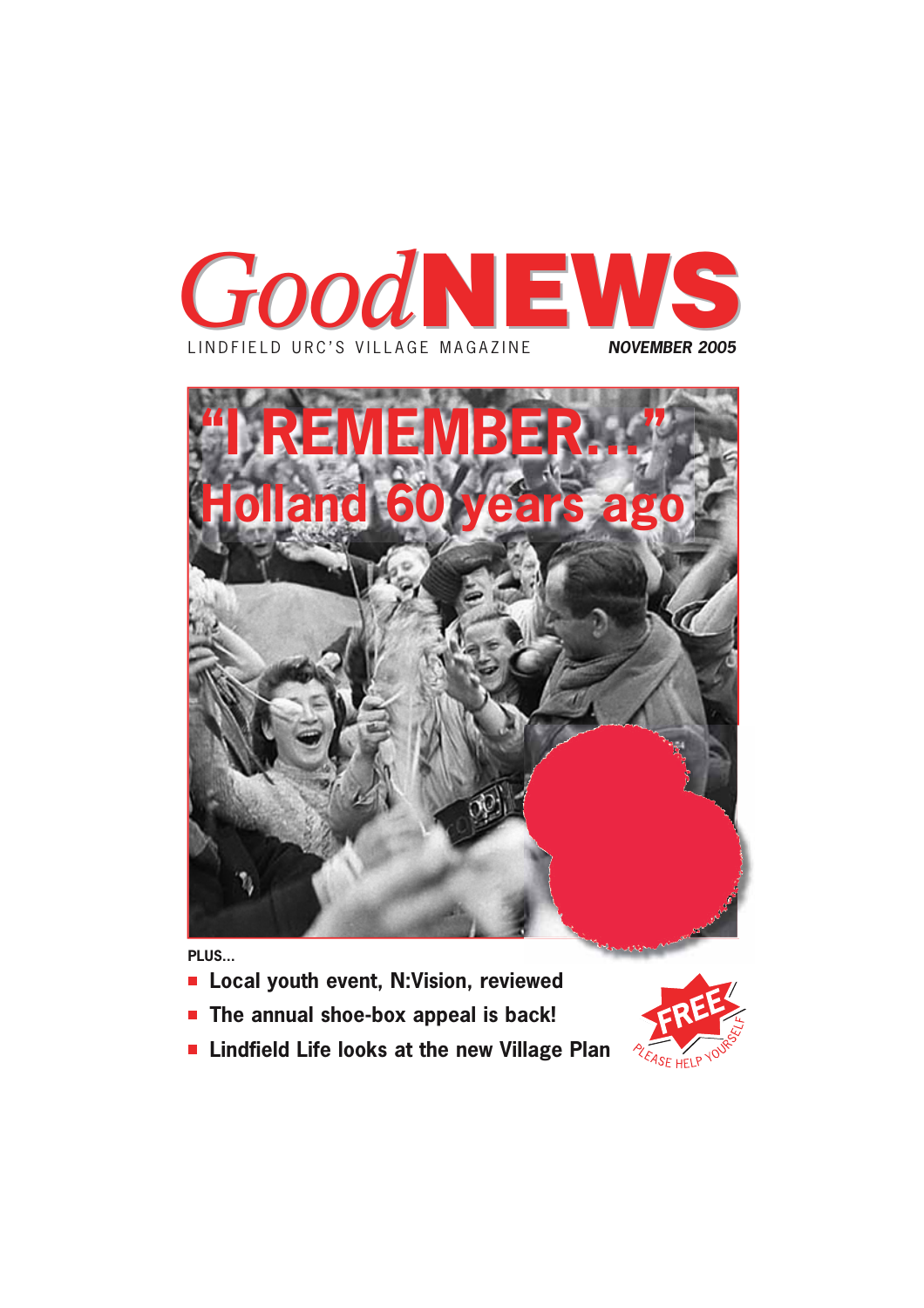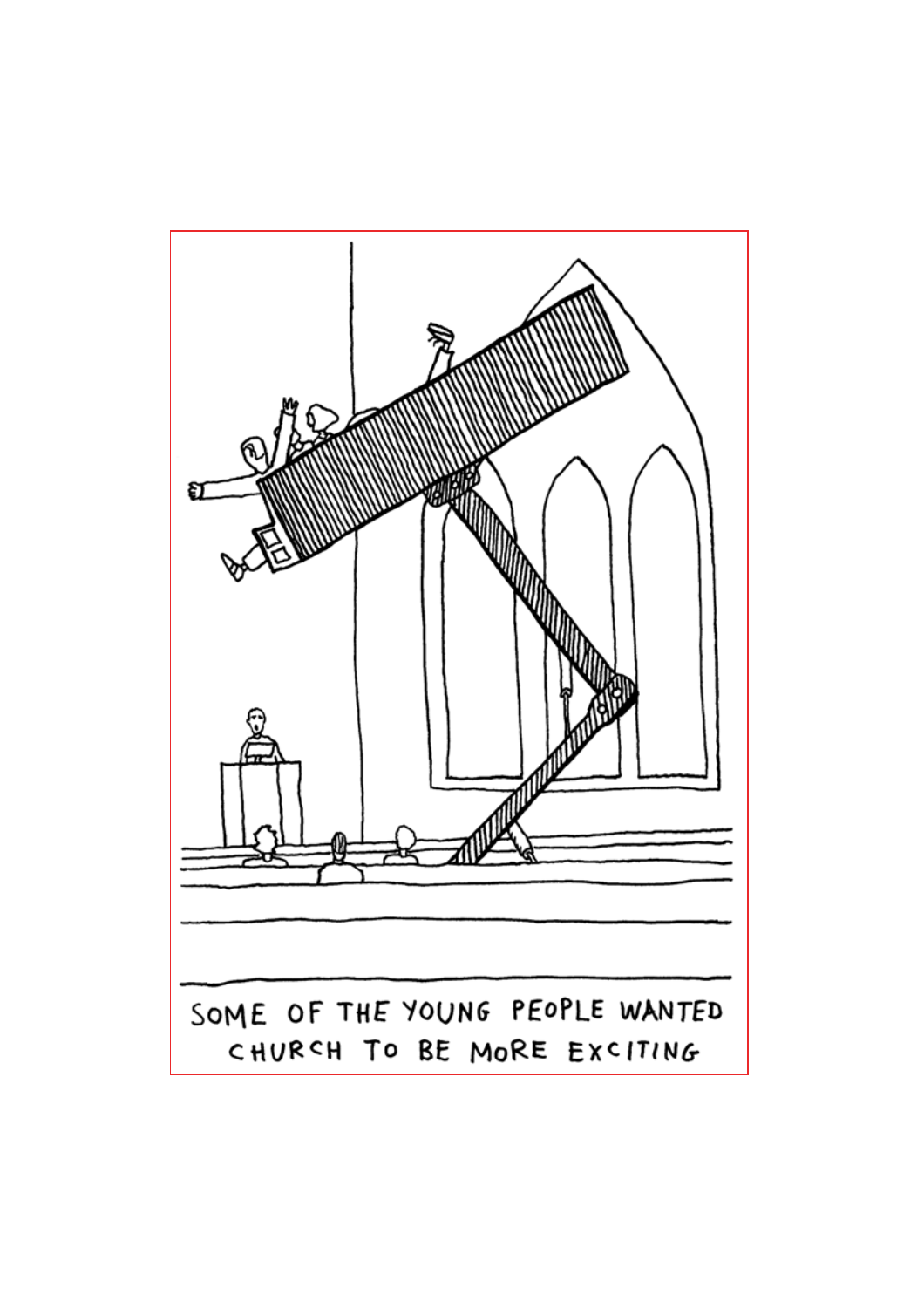#### *Dear Friends...*

# Looking towards Advent

**As we continue with the "nine before Christmas" series we move towards the season of Advent with Advent Sunday falling on 27th November. Barry Piper and John Goodway (Home Evangelism) come as visiting preachers.**

Advent begins on the 4th Sunday before Christmas and lasts until Christmas Eve and is the season during which we anticipate the coming of Jesus Christ.

Advent originated as a period of penance and of preparation for baptisms at Epiphany (Jan. 6). In the 6th century Advent was moved to the four weeks before Christmas Day. Special worship was added in the 9th and 10th centuries, Advent's meaning was broadened to include the expectation of the Second Coming of Jesus.

(See Matthew 24,25; Mark 13; Luke 12,17,21; John 14,16).

Advent is important because it is a time of:

**Preparation for the coming of the Messiah** – Advent is a time to look forward to Christmas day, the joyful celebration of Jesus'

birth on earth. It is also a time of reflect on and remember Christ's presence in everyday life.

**Spiritual Renewal** – Advent is a time to reflect on our lives, to deepen spiritual commitment to follow Jesus and to live in expectation of His return.

**Family Togetherness** – Advent is a time for families to join together by sharing special activities of the season; thoughts and insights; prayers of praise and thanksgiving; faith, hope and love.

The Lindfield Remembrance Service is at All Saints' at 3.00 pm on 13th November.

Evening Services continue looking at the messages to the Churches found in the first three chapters of Revelation. Rev. Steve Fisher comes as preacher for one of these. We also include a Praise & Prayer when we shall have a guest from Uganda with us – Rev. Patrick Genza.

alin Bores

*Colin Bones, minister*

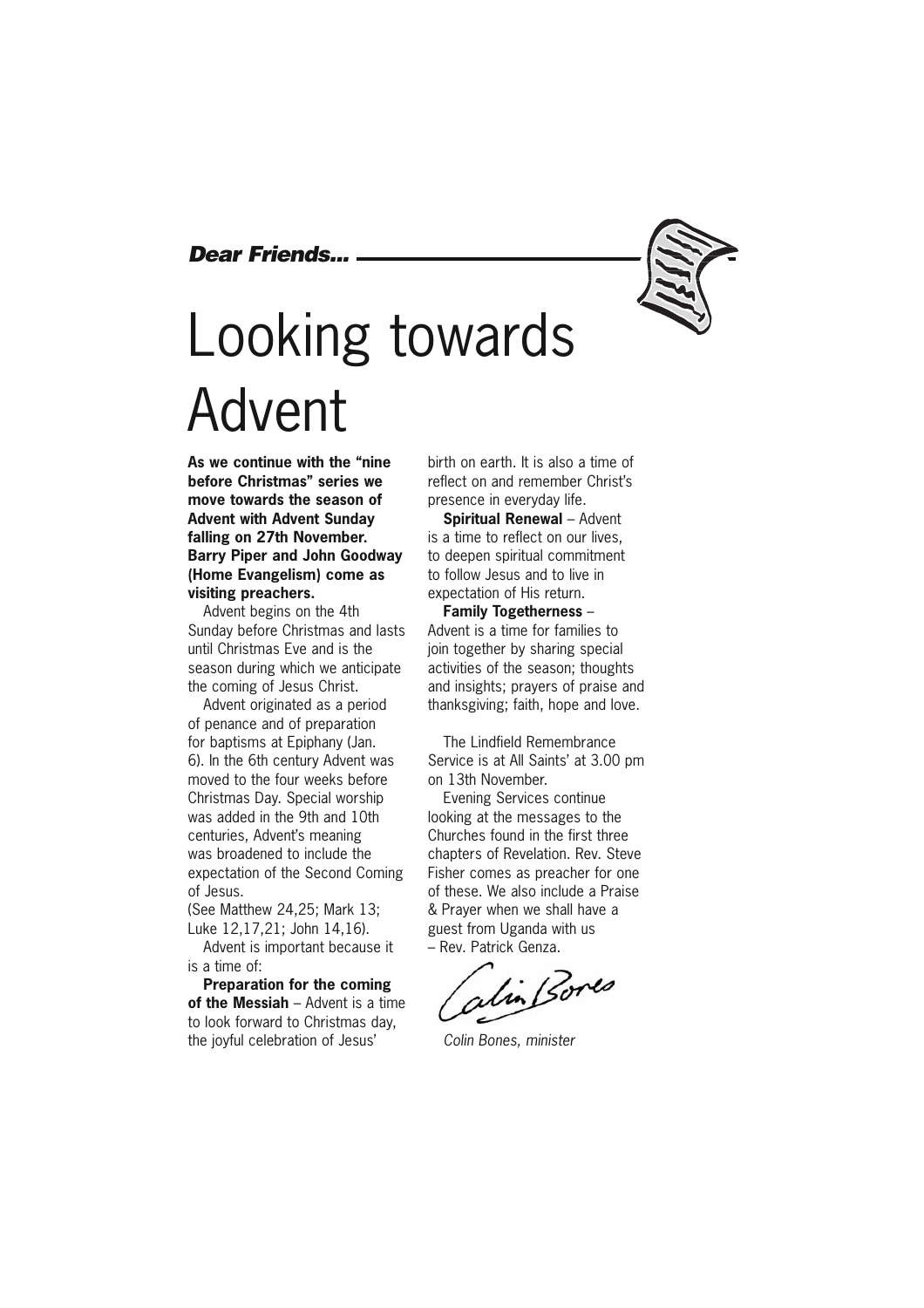### *Good***NEWS**

*This magazine is produced by: Lindfield United Reformed Church, 50 High Street, Lindfield, West Sussex RH16 2HL. © Lindfield URC 2005*

**Editorial Team:** David Tingley (editor), Martin Hall, Annabel Goody, Steven Farley.

**Editorial Oversight / Proof-reading:** Hilary Shepherd **Printing:** Tom Burford & Sureprint Litho

#### **Next copydate: Saturday 12th November, 5pm.**

All contributions should be emailed to goodnews@happyseason.co.uk, or hard copy placed in the 'GoodNEWS' pigeon hole at the rear of the church. Please ensure that you include your contact details, in case of query. You can contact David Tingley on 01444 451024.

### **Directory**



**Minister:** Rev Colin Bones 52 High Street, Lindfield RH16 2HL Office: 01444 487607 Home: 01444 483803 Email: colin@lindfieldurc.org.uk

#### **Church Secretaries:**

Mrs Sue Waller 58 Queens Road, Haywards Heath, RH16 1EE Tel: 01444 455047 Email: susanwaller@lineone.net

Mr David Jones 13 William Allen Lane, Lindfield, RH16 2SA Tel: 01444 483037 Email: fay-david@supanet.com

**Church Treasurer and Accountant:**  Mrs. Eileen Jacques, 23 Canton House, Great Heathmead, Haywards Heath. RH16 1FD

*A list of serving Elders can be found in Who's Who?*

*2 – November Good***NEWS**

*Editorial*

**It is always amazing to hear real stories of those who have lived through war. This month we are privileged that Mies Campling has shared with us about her childhood years, growing up in Holland. We thank her for that contribution, especially as we all remember 60 years since the end of the war. Story starts on page 4.**

Elsewhere we can read how to help children whose lives are broken by war around the world; Samaritan's Purse is this months mission our church is supporting. See page 14.

Hot news for Balcombe URC – our sister church – is that they are going to be having a service every week! Read more on page 9.

My last request is that we need YOU for our Christmas feature this year. Please read page 18 to see whats up!

Your suggestions, articles and opinions always welcome! Thanks.

*David Tingley, editor*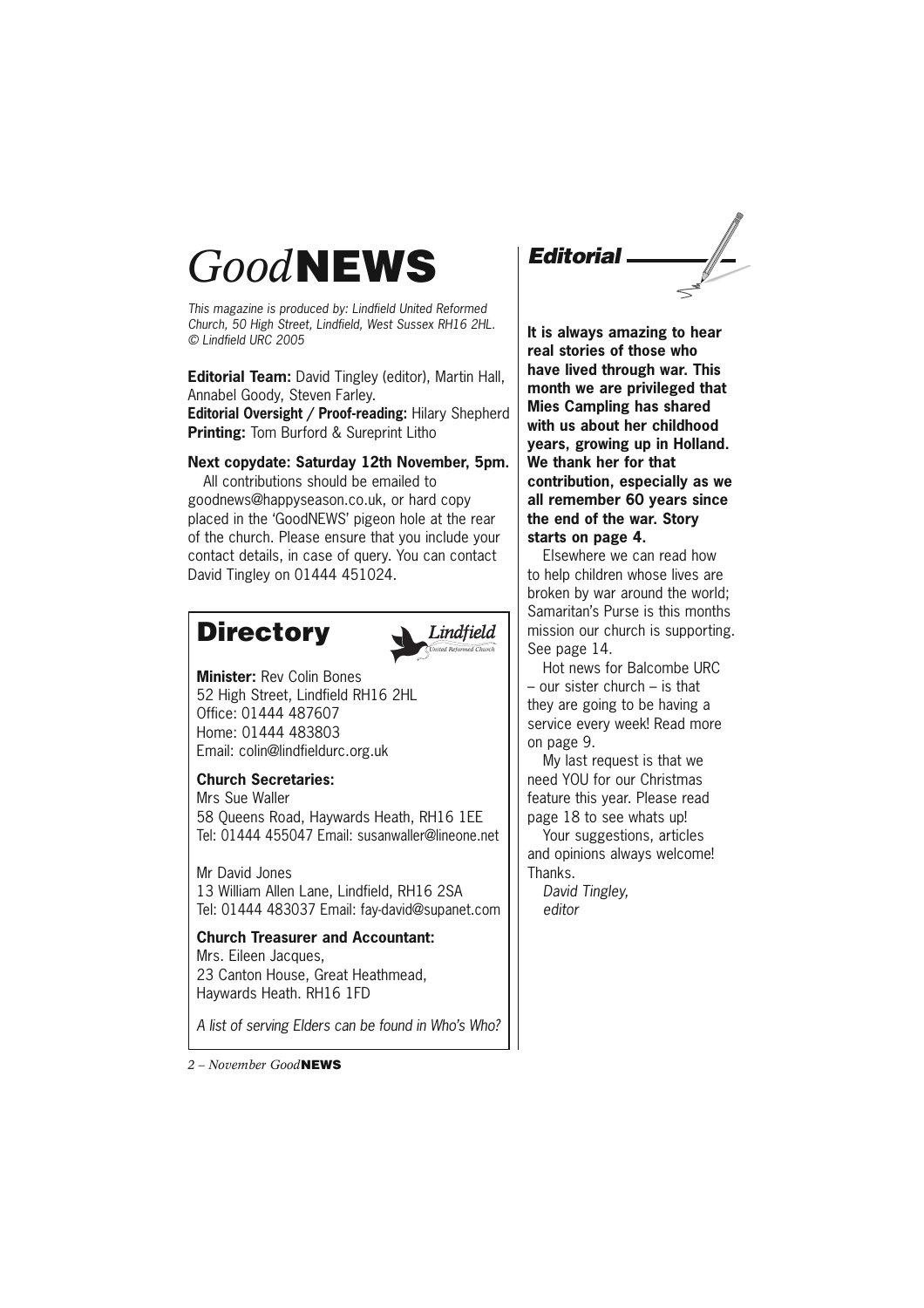| <b>Prayer Diary</b> |                                                                                                                               |
|---------------------|-------------------------------------------------------------------------------------------------------------------------------|
| <b>SUN</b>          | Pray that the Holy Spirit may touch and enliven our worship<br>- remember our minister, preachers and worship leaders.        |
| <b>MON</b>          | Ask God for more staff for the concourse ministry, and a blessing<br>on all those who come onto our premises during the week. |
| <b>TUE</b>          | Pray for Christians working in the NHS and education.                                                                         |
| <b>WED</b>          | Please pray for the Pastoral group and those to whom<br>they minister.                                                        |
| <b>THUR</b>         | Uphold before the Lord our Annual Church Meeting<br>on 10th November/Election of Elders and Officers.                         |
| FRI                 | Remember our mission focus this month; Samaritans Purse.                                                                      |
| SAT                 | Uphold other United Reformed churches in this area,<br>and All Saints' and the Evangelical Free Church in Lindfield.          |

### **Prayer** *FOCUS*

**May I suggest that this month we pray together into and around our church's Mission Statement. Take each statement and really ask the Holy Spirit to lead you in prayer.**

Lindfield United Reformed Church – worshipping God, sharing the good news of Jesus and seeing lives changed by his love.

We are committed to:

• encountering God through daily praise, prayer and bible reading.

• encouraging one another to discover and fulfil God's plan for our lives.

• demonstrating God's love by meeting physical and spiritual needs, local and worldwide.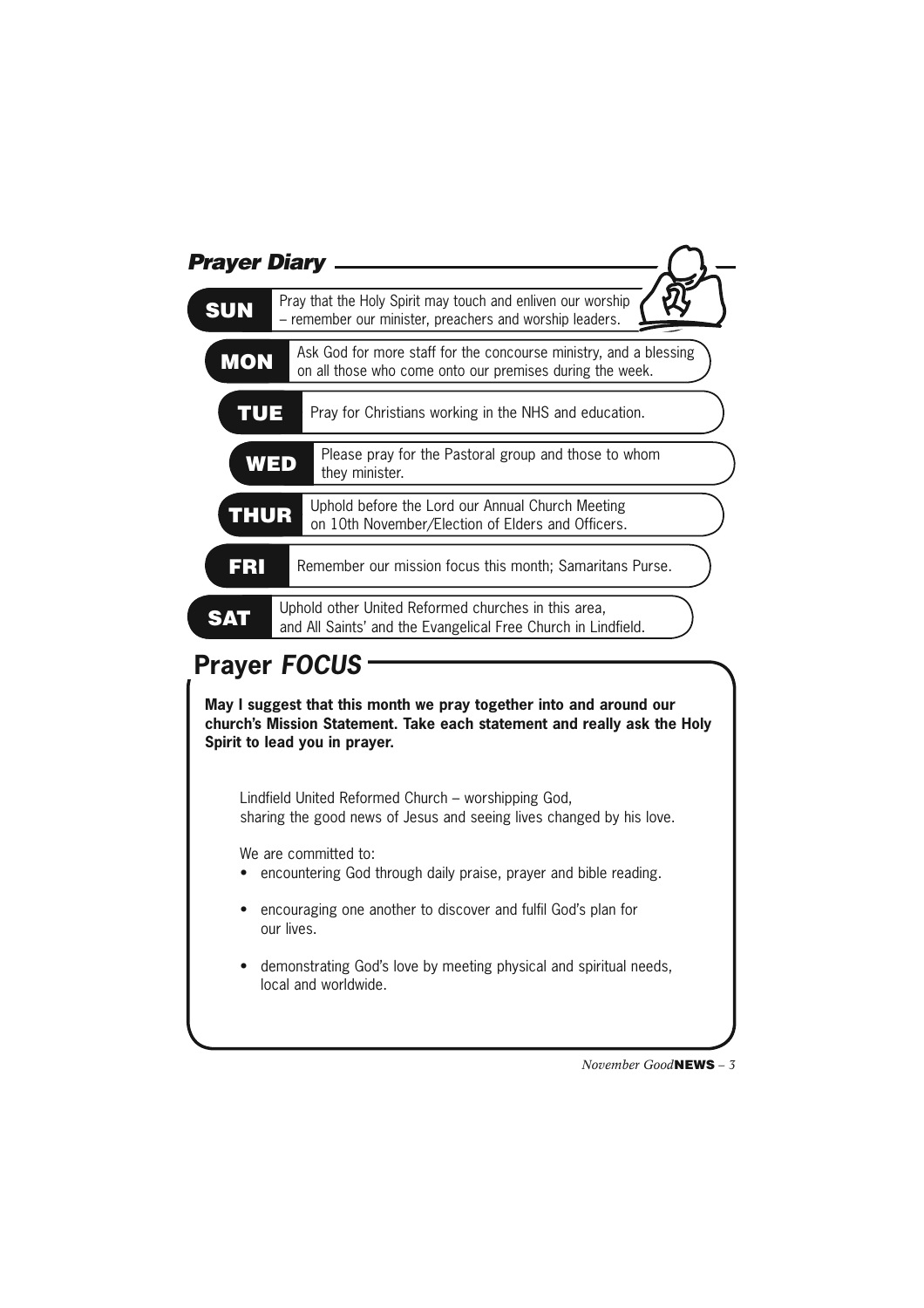#### *Feature – Holland 60 years ago*

**Church member, Mies Campling moved to Britain in 1945 from Bloemendaal, Holland. In celebration of 60 years since the end of World War II, GoodNEWS goes back to hear one Dutch girl's story of living through the German occupation.** 

# "I remember"...

**On May 4th 1945 at 8.00 pm the Germans laid down their arms and the Underground surfaced to take control: HOLLAND WAS FREE. At that particular moment, I was fast asleep! My brother, aged 10, had stayed awake, because everyone knew something was about to happen. The next day I felt quite jealous that he had been out in the village, with my father, at the time the Germans had capitulated. That was just over 60 years ago... My children asked me a long time ago to start writing down what happened during those five years of German Occupation, so here I am finally writing "I remember"...**

**May 1940:** The German troops came into our village in the Northwest of Holland without opposition, after the bombing of Rotterdam. I was 3 years and 11 months old, sitting on the back of my father's bicycle and he said, "They won't stay long, the Allied Forces will come to the rescue.". At first, there seemed to be little to worry about for a 4 year old child, but soon my father had to close his clothing factory because he refused to make sweaters for the Germans. Then a letter

*4 – November Good***NEWS**

arrived ordering him to report to the local German Commandant because all able bodied men had to go to work in Germany.. The Underground provided him with a false ID card stating his age over 40 which meant he did not have to report.

**The summer of 1942:** I was 6 years old. Neighbours of ours, who were Jews and had to wear the yellow star on their coats, disappeared one night, taken from their beds and put on the transport to a concentration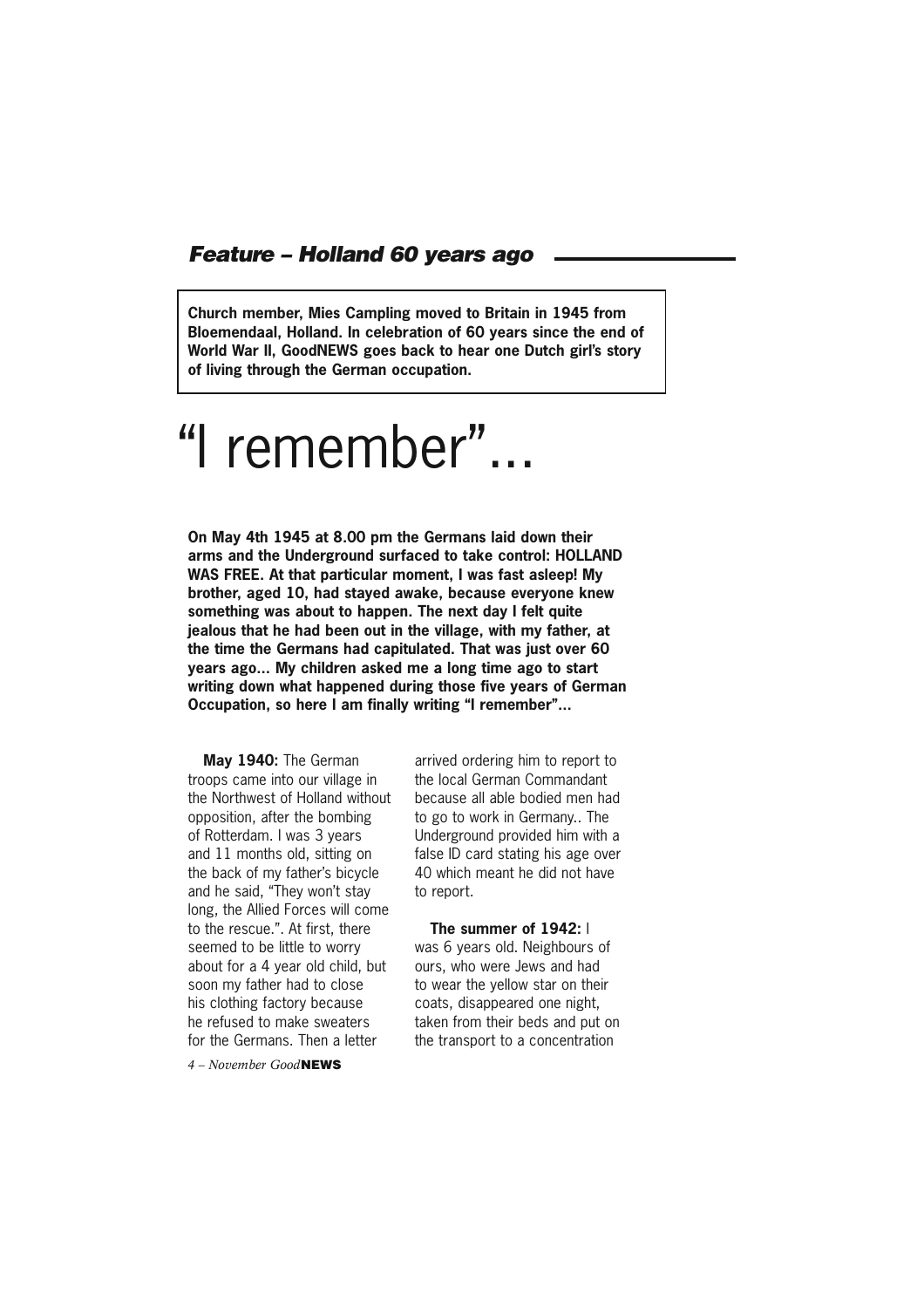

camp in Germany. The family had two children, a boy and a girl, Connie, who was my friend. My father found the backdoor to the neighbour's now empty house was unlocked and that the electricity had not been cut off. Listening to the BBC saw strictly forbidden and all radios had been confiscated by the Germans. However, father hid his radio there undetected. The daily news from London was passed on to the Underground by word of mouth as anything in writing was too dangerous, but I do remember taking a newsletter in my pocket to a friend of my father sometime later - children weren't stopped or searched by the Germans. By then, my brother and I knew what would

happen if father was caught, so we learned very quickly what we could talk about at home, but not outside, even to friends. One night my father was caught, but the next morning he was sitting at the breakfast table telling us how he and his friend squeezed through a small window in the garage he was held in and had run away dodging the patrols!

**1943:** I remember mostly because my grandfather, who lived with us, died at 90 years old; that was the first time I saw my father cry. Then in the school holidays a new baby arrived, so there were four of us, my older brother (9), myself (7), a little sister (4), and our new baby sister. My mother was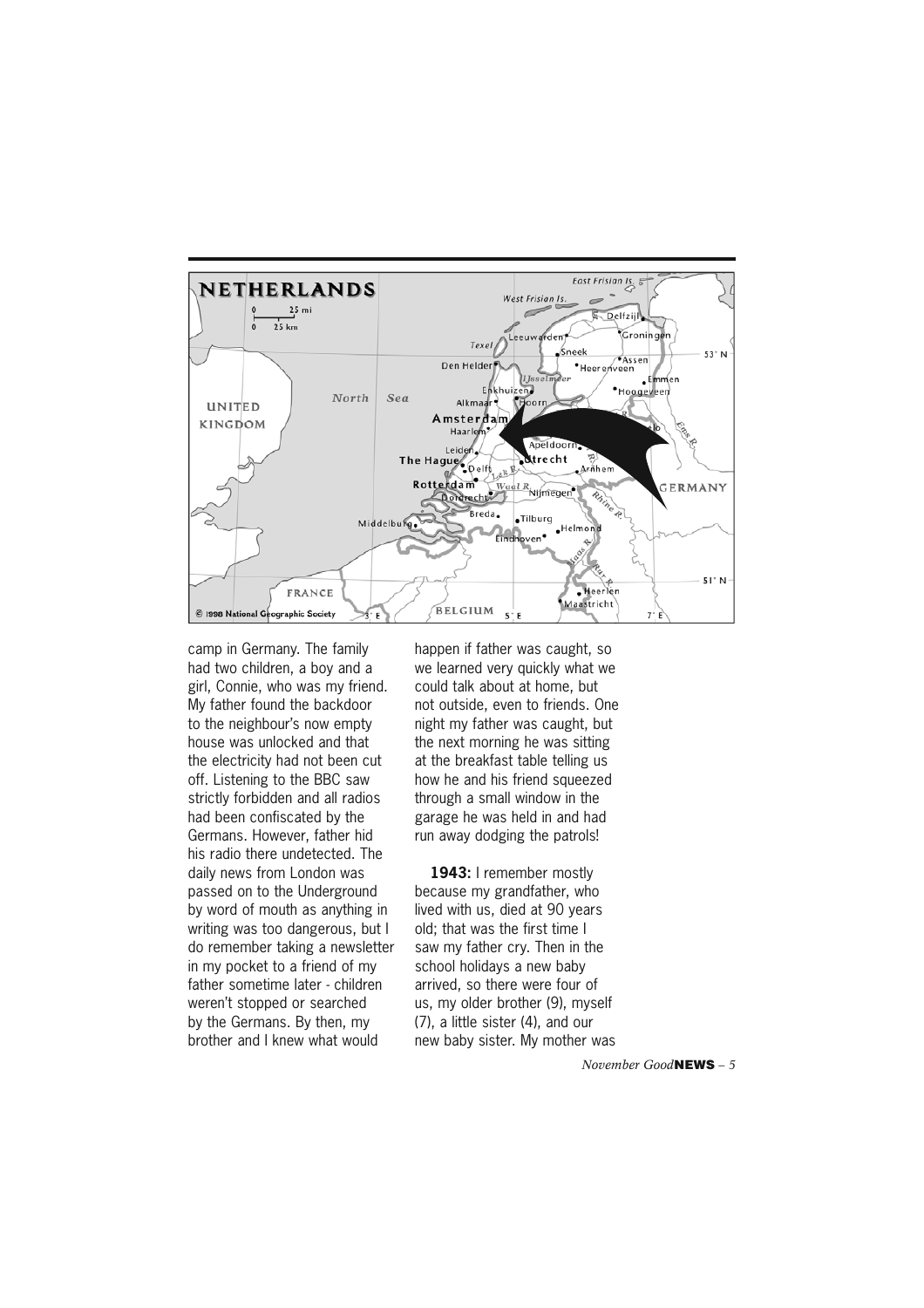#### *Feature – Holland 60 years ago*

always busy at home, so the older two were expected to help at times. We had an allotment to grow our own potatoes and vegetables, and my father taught me how to grow salad cress and radishes. Father could only be out and about with his false ID when the coast was clear, riding his bicycle with its wooden tyres, so my brother and I had to be the 'look-out'. German troops seemed to be forever on the move and we learned the difference between German soldiers and the SS by their uniforms. The SS was feared most, so as soon as they appeared we would go home and report. Father had a few narrow escapes - his false ID worked well – and there was always the fear of being arrested. Mother coped with all this in her own quiet way, praying that we would come home safely when father, my brother and I were out, and she was alone at home with the little ones.

#### **1944 "THE ALLIES ARE COMING!!"**

Father's radio kept us informed and the excitement

*6 – November Good***NEWS**

became intense after D-DAY, but it was to be another 11 months before we were liberated. Now the Occupiers became more strict and the whole village had to move out because it lay inside the Coastal defence area. We moved to a nearby town, where an old friend of my grandfather lived with his equally aged wife in a large house. We made our home in their empty boarded loft, but father soon investigated how we could go back to our own house and live there clandestinely. In the middle of one night we walked back without being seen by German patrols: God had brought us safely home!

#### **The Battle of ARNHEM** had

the same effect on everyone as D-DAY, but it made the Germans furious and they closed everything down. Father was stuck indoors during the day, apart from his trip next door to listen secretly to the BBC. Going out during curfew was very unsafe, but

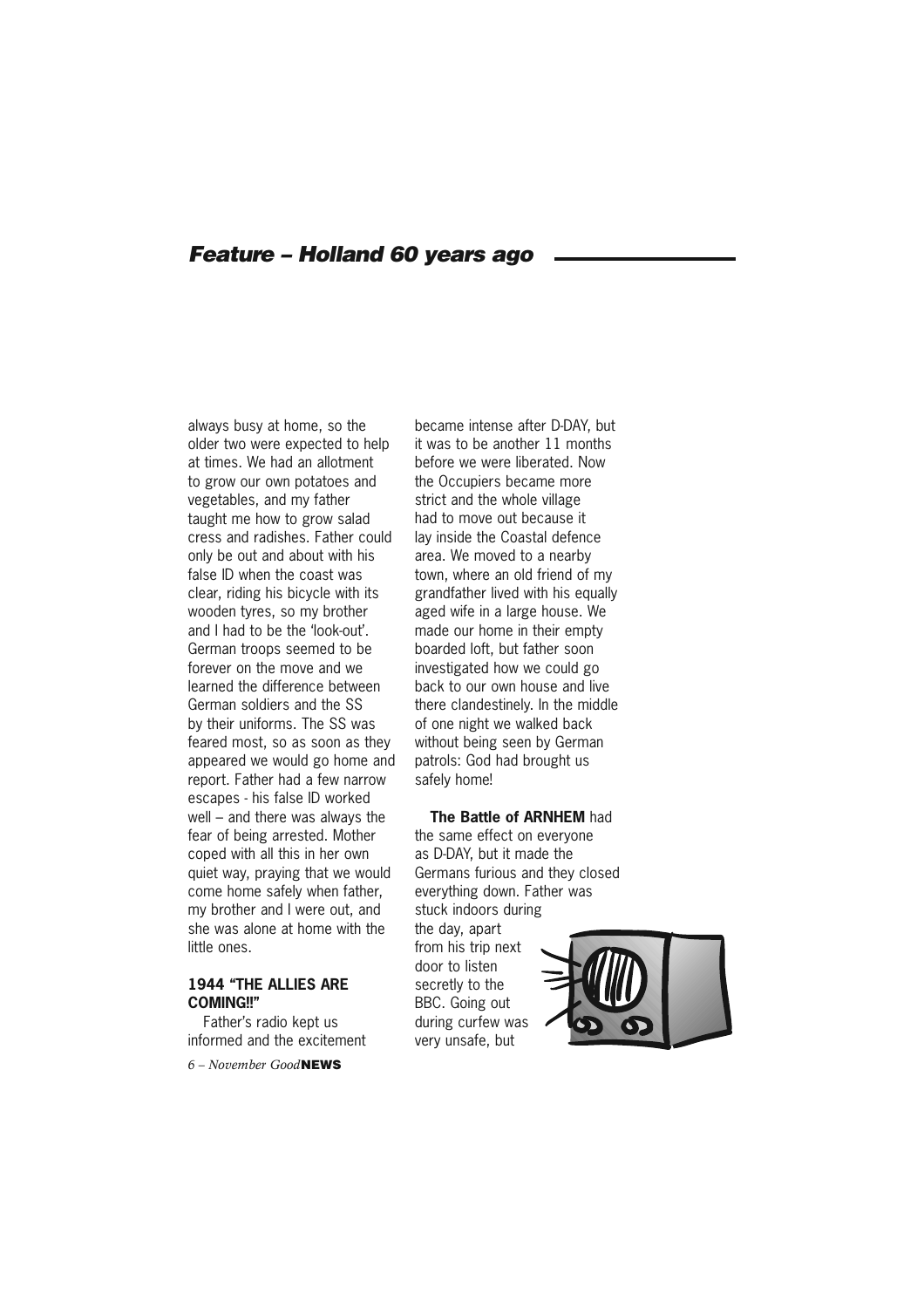necessary to keep in touch with 'friends'. Mother did not go out with the little ones, but ventured to the garden shed, where we kept a goat, which gave the much needed milk: fresh full cream goat's milk was sheer luxury!

In the local Youth Centre where we went to Sunday school, a soup kitchen was opened and I queued daily to collect vegetable water, called soup, and some grey looking water, called milk, using the rationing coupons. To get home again had to be a detour, so as not to give away where we lived.

#### **The Hunger Winter, 1944-1945**

It became a battle for survival in the north of Holland although the Southern provinces had been liberated. There was no food, apart from the soup kitchen, no running water, no fuel for heating or cooking. Things became desperate and many did not survive, especially in the towns and cities. In the village, we were fortunate to have a well in the garden and, at that time, we tried eating tulip bulbs, fried like onions; quite tasty! My father knew a farmer in the Polder (reclaimed land) and he sent my brother and

me there to see if we could get food. It was many miles away, about three hours walk pushing our pram-sized cart. We took a parcel with knitted baby clothes to barter for food. The farmer's wife sat us at her kitchen table giving us lovely fresh bread and cheese, and milk to drink. Then we would leave with our cart laden with grain, potatoes, sugarbeets, and cheese for the family at home. Fuel was a major problem, but my brother suggested that he and I would go out one night, after the start of the curfew, sneak into the woods, cut down a tree and bring it home. Eventually we did many trips like that and I was my brother's 'Mate' - I was 8 years old and he was 10. My father suffered the frustration of not being able to provide for his family, but my mother tried to keep him busy in the house. When mother baked the bread, she gave my father the kneading to do, pretending that it was too hard work for her. We made our own candles, with a few pre-war candles kept for special occasions, like Christmas and Birthdays. We also had a dynamo torch, very small, but very useful when out at night.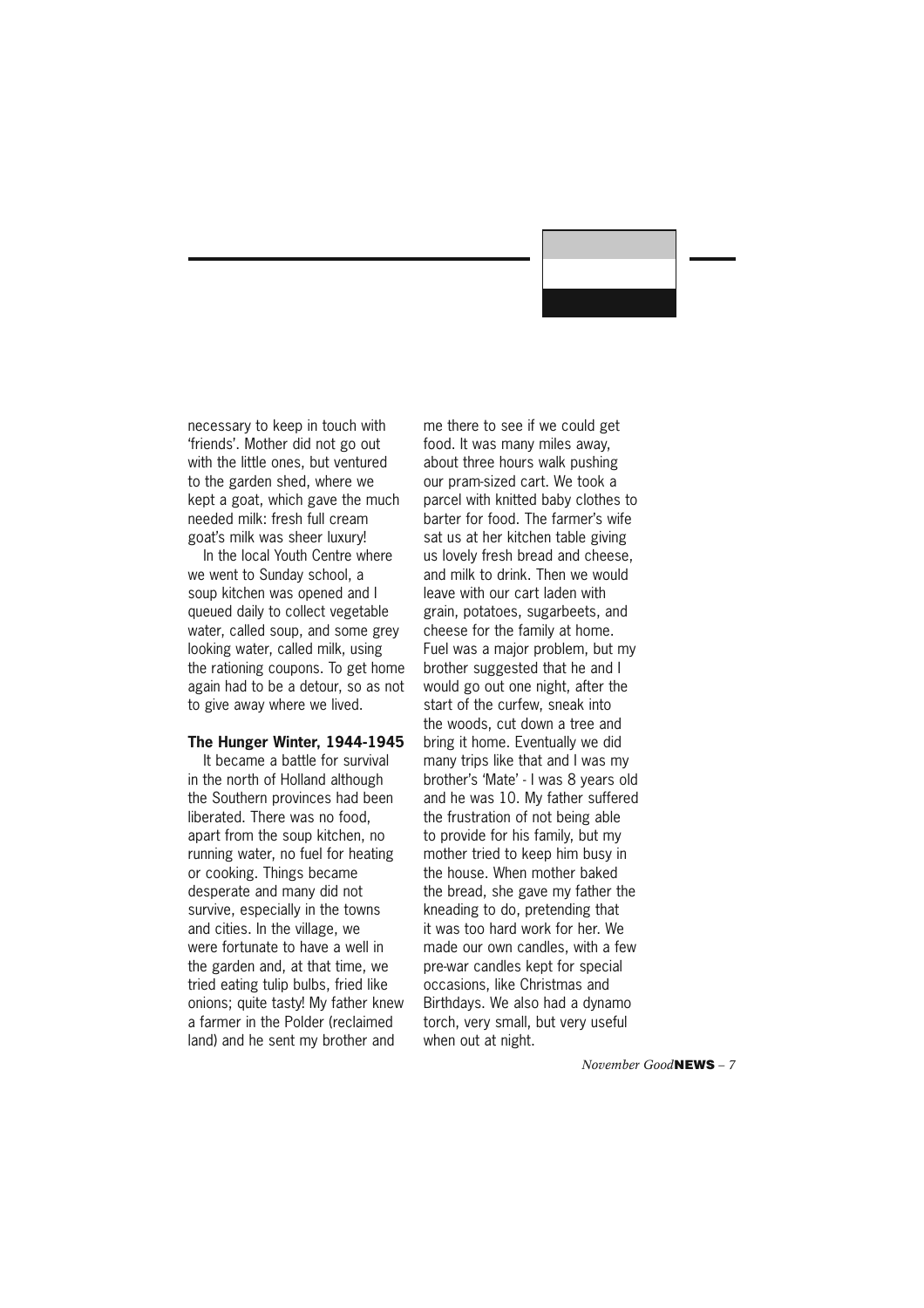#### *Feature – Holland 60 years ago*

#### **February 1945:** a new

member arrives in the family. My father risked capture to fetch the doctor and, in the pitch-dark, she followed him on her bicycle, the fourth miles to our house. My brother and I sat on the stairs listening to our new baby brother crying and we wondered if the soldiers in the street could hear it too.

One week later, the baby was very ill, the doctor came to bring the last and only medicine left in her surgery: one Sulphonamide tablet. I can remember the tablet being crushed between two little spoons, every grain being caught on a piece of greaseproof paper, and then a few grains were mixed with warm goat's milk and spoon-fed to the baby. Our little brother was very ill for many weeks, but survived with the help of that one tablet, and the many prayers of many people.

**In April 1945:** the Allies were coming closer, and, one beautiful sunny afternoon, the bombers came to bomb the German HQ but, being a small village, the bombs fell on a peaceful cul-desac killing women and children.

*8 – November Good***NEWS**



The daughter of friends of my parents, a little girl aged 7, was alone in their house and died. The whole family came to stay with us immediately, bringing with them their little girl in a coffin. At her funeral, all the Sunday school children in the village came to sing at the graveside.

Just a few weeks later we were liberated: flags everywhere, singing in the streets, Thanksgiving Services in all churches. Schools were opened immediately and we did not have to wear our Red Cross ID cards on a bit of string round our necks anymore!

*Mies Campling*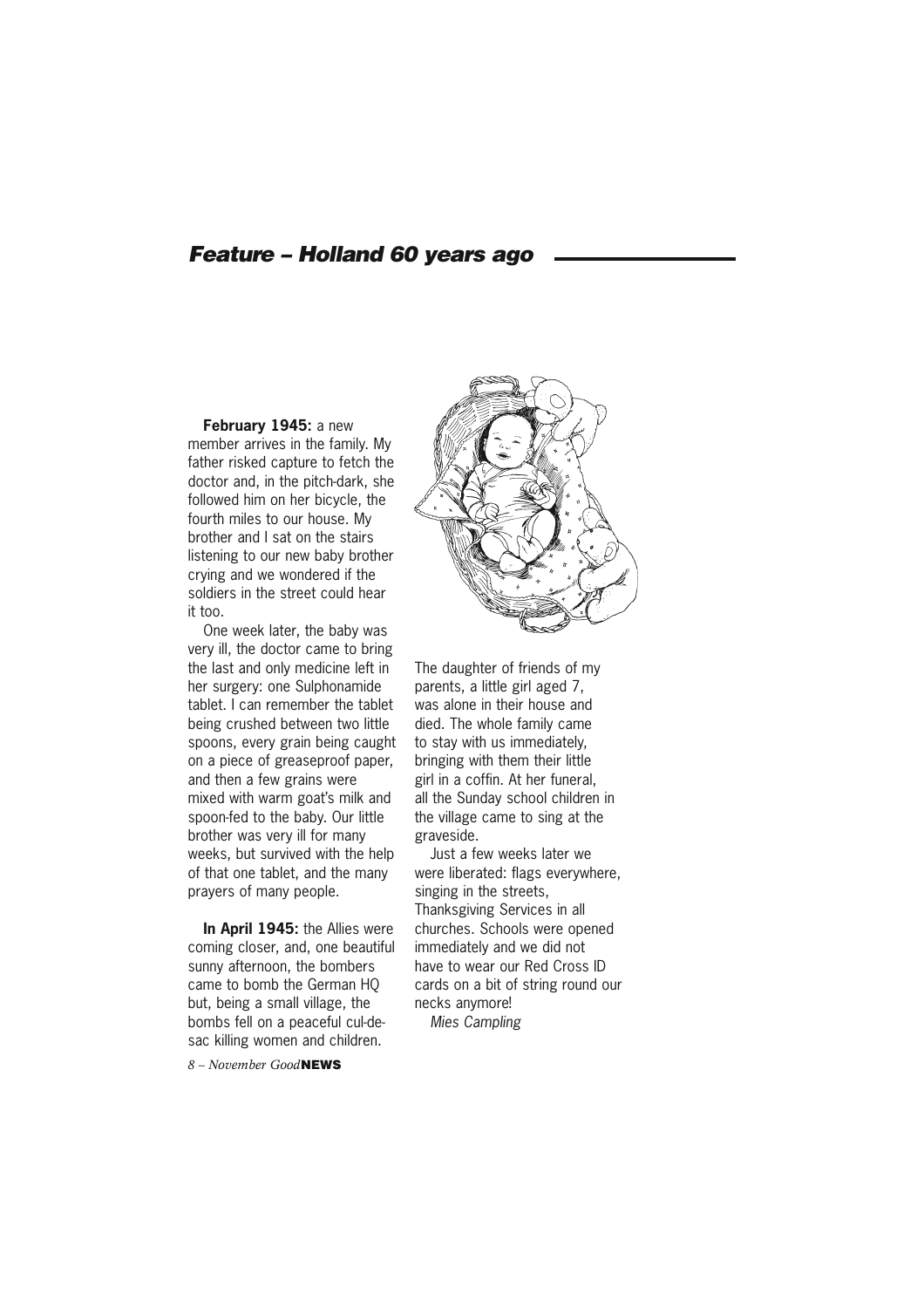#### *News*

#### **EA chief's challenge over the Bible**

"Why is there such a paucity of knowledge of the Scriptures in churches?" was the question posed by Evangelical Alliance general director Joel Edwards, speaking out at the recent launch of CWR's new range of Bible reading notes, Cover to Cover Every Day. He stressed the importance of systematic Bible reading, noting that regularity without application was "useless", and admitting "I struggle with 'daily' reading". The bi-monthly notes will cover every book of the Bible over a fiveyear period – find out more at www.cwr.org.uk Source: Christian Herald

**The Scripture Gift Mission** has launched a Bible project where subscribers can receive daily texts by email. Users can also send invitation cards from **www.ic-words.com**, which is a free service.

Source: Church Times 16/9/2005

#### **Bramble Hill, Balcombe, RH17 6HR Contact: Mrs Leonie Wren (01444 811253)** Our main services are held at 10.30am on the third Sunday of each month and the children usual out to Sunday School during the second part of the service. *Speakers for this month are as follows:-* **November 6th Communion Service – Michael Davies with Patrick Genza from Uganda November 13th 10.50am Service of Remembrance at St. Mary's led by Colin Bones November 20th David Jones** *Balcombe United Reformed Church*

**November 27th Philip Wren**

As you will see, we are endeavoring to provide services on a weekly basis, with the first and third Sundays continuing as usual. Commencing on the 27th of this month, Philip Wren will be leading an informal service on the other Sundays, with Bible teaching, and Catherine Bones will be supervising the children during that time. Any support from Lindfield URC will be greatly appreciated, but please note that we are reverting to a 10.30am start.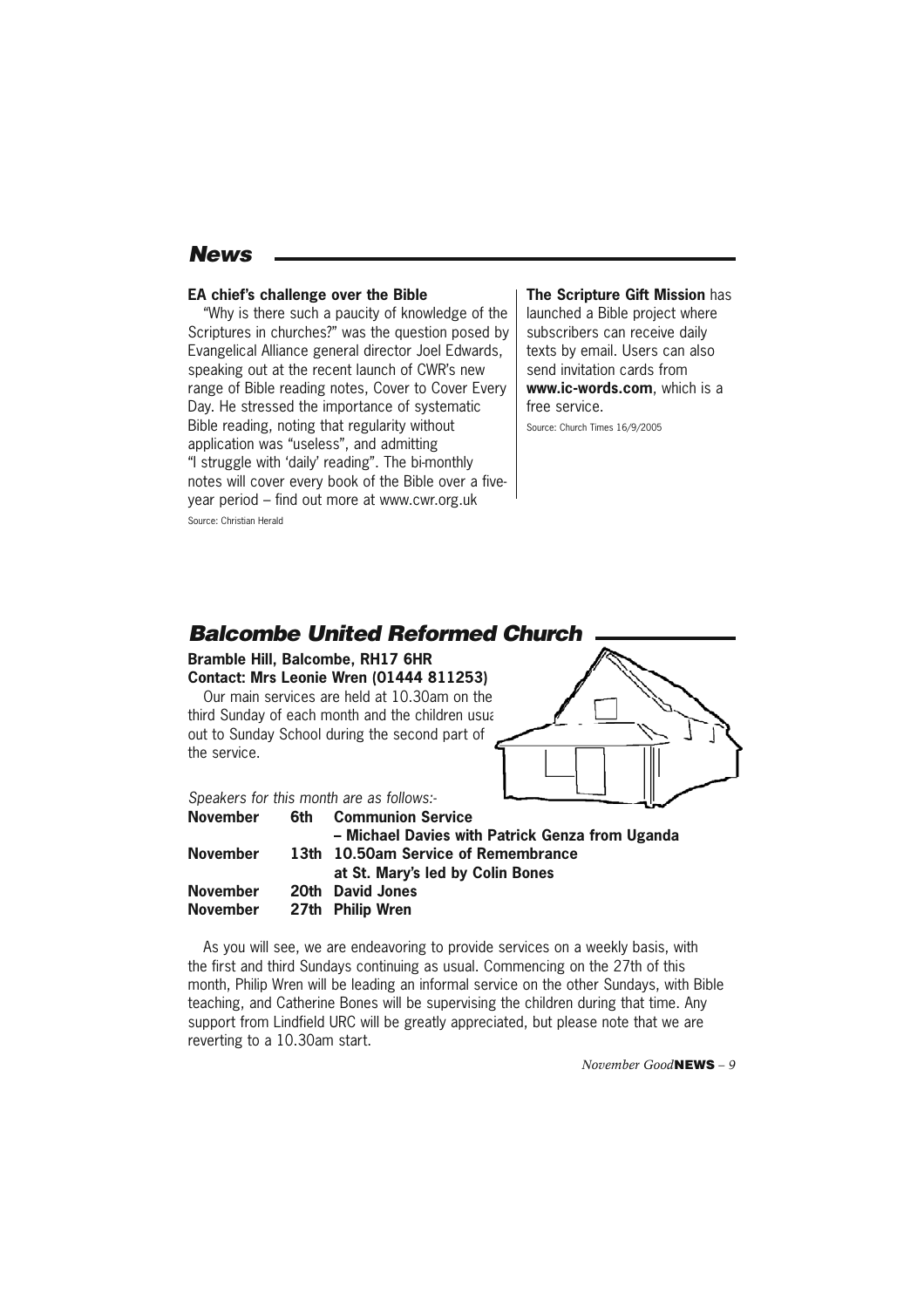#### *Family News*

#### **Congratulations**

**Derrick Hillman** who won the Ferguson Tractor and Plough class at the 100th ploughing match held at Hurstpierpoint recently.

#### **How do we start to say thank you for so much kindness?**

The warmth and love of all the Church family has truly surrounded us over the past weeks since health problems unfortunately overcame us. We have been upheld by your prayers.

Thank you, thank you and God bless you all. *Dorothy and Arthur Brown.*

#### **Off to new pastures**

Andrew Cookney is on a gap year with Abernethy Trust, a Christian organisation, taking an Outdoor Leadership course. Please pray for Andrew as he begins this new ventures.

#### **Bereavement**

We extend our love and sympathy to **Gladys and Paul Porter** who's son-in-law, Stuart, died recently. Our thoughts and prayers are with the whole family, especially Sarah, at this sad time for them all.

*10 – November Good***NEWS**

#### **Gladys and Paul Porter**

and their daughter **Sarah** thank all our friends for their prayers, cards and letters of sympathy following the death of their sonin-law Stuart on Sunday 18th September at the Princess Royal Hospital.

Also thanks for all the support and help given at the thanksgiving for Stuart's life at Sheffield Green.

#### **The Fellowship**

We shall meet on Wednesday 23rd November at 2.45pm when our speaker will be Michael Stratford, who will talk about 'Body Language'.

Tea and biscuits will be served at the end of the meeting. All are welcome.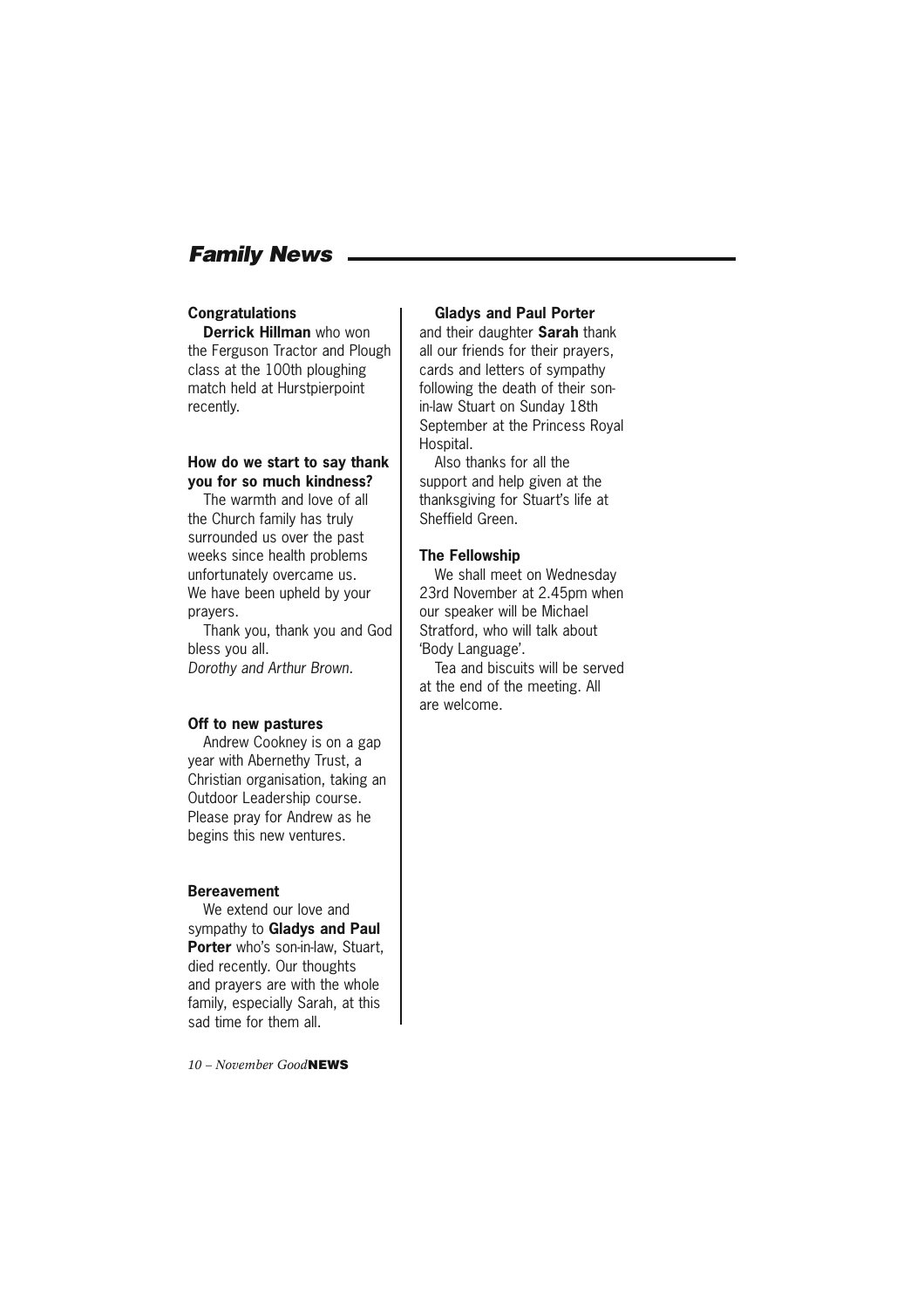### We made Maggies Day

**This was the theme of the Harvest Dance at Cuckfield. Maggie Sawney is an aromatherapist at St Peter and St. James and to enable her to extend her work at the hospice and in the community we held the dance. We had a lot of fun and the outcome was that we raised well over £750 for the Charity. We would like to acknowledge the support we received from Barling Caterers, our resident sound man Richard Walters and all the Perdido Players Swing Band. Also, some who were unable to attend gave donations which were greatly appreciated.**

Our next event is to play for St.Catherine's Hospice at the King Edward Hall on Saturday 3rd December.

On 11th December we will be playing carols at the Holy Trinity, Cuckfield for their Christmas Tree appeal

On 17th December at 10-00am outside Lindfield URC for the last event of the season, two hours of Christmas carols, rain or shine. Wonderful!

Thank you for your support. *Peter Swann*

### **Don't look back, Derek!**

**When some people get an idea into their heads, they really go for it! One example of such keeness is Derek Hillman.**

Derek spent two years lovingly restoring a classic grey Ferguson 20 tractor, back to its as-new state in its former glory days. Not content with this, Derek has been keen to put it to work, and we can happily report, he won his class at the Hurstpierpoint Ploughing Match on 1st October. Derek is well-pleased with the result but says drive just to get there was a feat in itself at the tractors 12mph top speed!

Well done, Derek.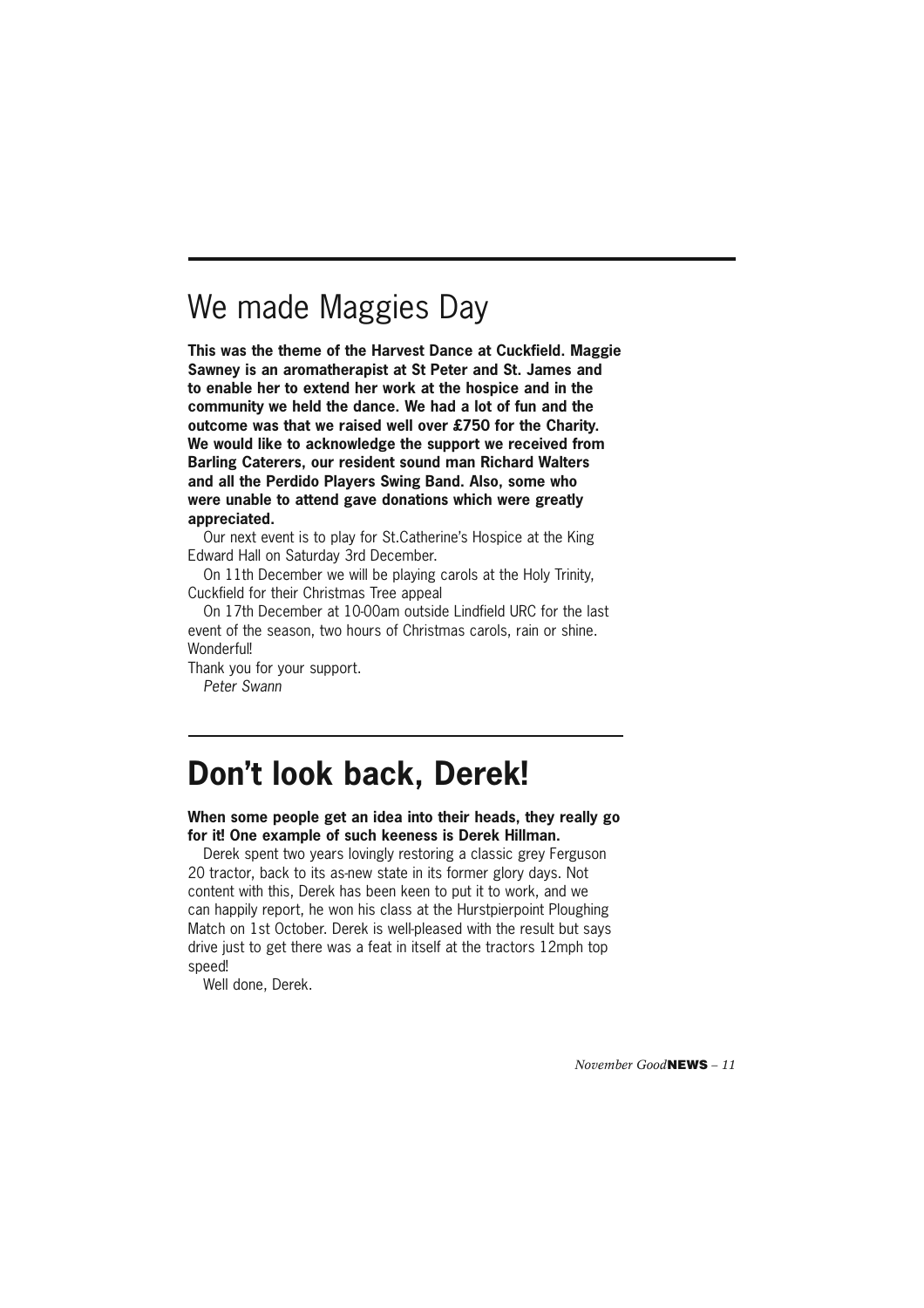#### *November church diary*

| 3rd<br>Thursday          |                                                                                                                                                                                      | <b>House Groups</b>                                                                                                                                               |
|--------------------------|--------------------------------------------------------------------------------------------------------------------------------------------------------------------------------------|-------------------------------------------------------------------------------------------------------------------------------------------------------------------|
|                          |                                                                                                                                                                                      |                                                                                                                                                                   |
| 5th<br>Saturday          | $8.45 -$<br>9.30am                                                                                                                                                                   | Sat a.m. Prayer<br>Meeting @ LURC                                                                                                                                 |
| ındav                    | (6th before Christmas)<br><b>The Promise of</b><br><b>Redemption: Moses</b><br>Exodus 6: 2-8,<br>Hebrews 11:17-31<br>& Mark 13: 5-13<br>9.30am<br><b>Communion</b><br>- David Nibloe |                                                                                                                                                                   |
|                          | 6.30 <sub>pm</sub><br>Uganda.                                                                                                                                                        | & Colin Bones<br>11.00am Colin Bones<br><b>Prayer &amp; Praise</b><br>David Goodchild<br>& Colin Bones<br>Colin Bones with guest<br><b>Rev Patrick Genza from</b> |
| 9th<br>Wednesday         | 12.30pm Lunch                                                                                                                                                                        | Fellowship                                                                                                                                                        |
| 10th<br>Thursday         | 8.00pm                                                                                                                                                                               | Annual General<br><b>Church Meeting</b>                                                                                                                           |
| 12th<br>Saturday         | $8.45 -$<br>9.30am                                                                                                                                                                   | Sat a.m. Prayer<br>Meeting @ LURC                                                                                                                                 |
|                          |                                                                                                                                                                                      | <b>OTHER LOCAL EVENTS</b><br><b>LISTED ON BACK COVER</b>                                                                                                          |
| $12 - November GoodNEWS$ |                                                                                                                                                                                      |                                                                                                                                                                   |

17th

19th<br>Saturday

 $13th$  (5th before Christmas)<br>Sunday Remembrance & Jigs **Remembrance & Jigsaw Sunday** 9.30am Adrian Cookney & Barry Piper  **The Remnant of Israel** Isaiah 10: 20-23, Romans 9: 19-28 & Mark 13: 14-33 11.00am Barry Piper 3.00pm **Service of Remembrance** at All Saints – Colin Bones 6.30pm **Communion** – Colin Bones **The letter to the church in Sardis** Revelation 3: 1-6 House Groups  $8.45 -$  Sat a.m. Prayer 9.30am Meeting @ EFC  $20th$  (4th before Christmas)<br>Sunday **The Advent Hope The Advent Hope**  Isaiah 51: 4-11; Romans 13: 8-14; Matthew 25: 31-46 9.30am David Nibloe & John Goodway 11.00am John Goodway  **Fair Trade Stall** 6.30pm **Healing** – Steve Fisher **The letter to the church in Philadelphia** Revelation 3: 7-13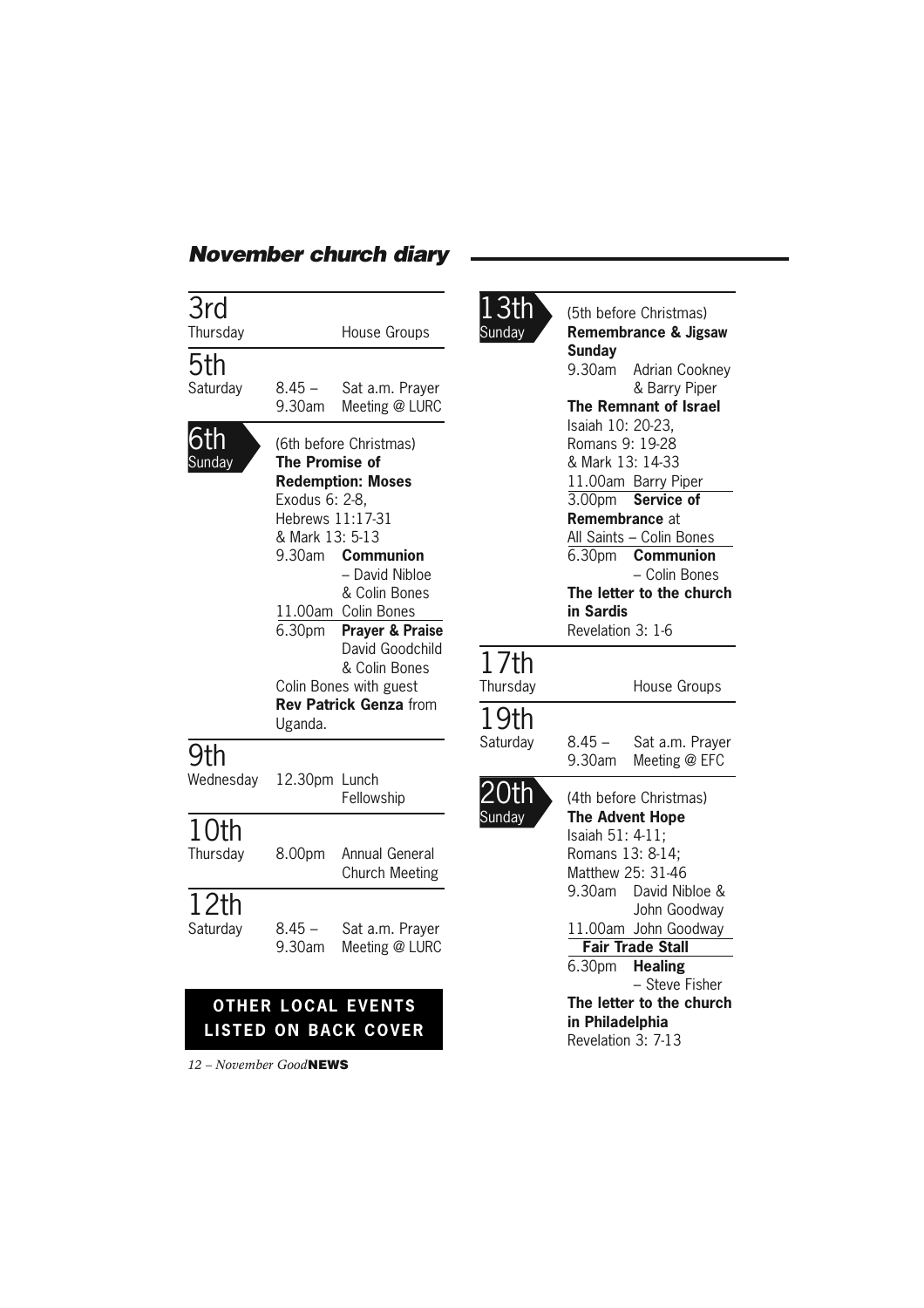| 22nd<br>Tuesday  |                                                | 7.45pm In Touch<br>- Ladies Meeting                   | ex             |
|------------------|------------------------------------------------|-------------------------------------------------------|----------------|
| 23rd             |                                                |                                                       |                |
| Wednesday        |                                                | 2.45pm Afternoon Fellowship<br>7.45pm Elders' Meeting | The !<br>for a |
| 24th             |                                                |                                                       | infor<br>after |
| Thursday         | 8.00pm                                         | Church Prayer<br>Meeting                              | youn<br>their  |
| 26th             |                                                |                                                       | Coff           |
| Saturday         | $8.45 -$<br>9.30am                             | Sat a.m. Prayer<br>Meeting @ EFC                      | morn           |
| 27th             |                                                | (3rd before Christmas)                                | The<br>set a   |
| Sunday           | <b>Advent Sunday</b><br>The Drama of the Bible | At 6.                                                 |                |
|                  |                                                | 9.30am Boys' Brigade                                  | celeb          |
|                  |                                                | <b>Enrolment</b>                                      | time           |
|                  |                                                | David Nibloe &                                        | servi          |
|                  |                                                | Colin Bones                                           |                |
|                  |                                                | The Word of God in the                                | Pers           |
|                  | <b>Old Testament</b>                           |                                                       | ever           |
|                  | Isaiah 64: 1-7,<br>Romans 15: 4-13             |                                                       | brief          |
|                  | & Luke 4: 14-21                                |                                                       | pray<br>the c  |
|                  |                                                | $11.00$ am Communion                                  | pers           |
|                  |                                                | - Colin Bones                                         | in ho          |
|                  |                                                | 6.30pm Colin Bones                                    |                |
|                  |                                                | The letter to the church                              | We c           |
|                  | in Laodicea                                    |                                                       | durin          |
|                  |                                                | Revelation 3: 14-21                                   | wishi          |
| 30th             |                                                |                                                       | gift i         |
| Wednesday 8.00pm |                                                | Three Churches                                        | befor          |
|                  |                                                | <b>Prayer Meeting</b>                                 | Cass           |
|                  |                                                | Lounge URC                                            | be b           |

### unday services plained...

9.30am service is an opportunity all age groups to join in a relaxed mal time. There is a crèche, and about 20 minutes children and g people up to age 14 go out to own groups on most Sundays.

**ee** is normally served between the ling services and after the evening one.

11.00am service is usually more and formal.

**.30pm** it is sometimes a oration, sometimes a quieter ministry and sometimes an open communion ce or something quite different!

**sonal prayer** is available after y service. Prayer requests and statements of praise for answered er can be put in the red book on concourse table. We can also offer onal prayer ministry at home or spital.

#### do not take up an offering g the services, but all those

ing to give are invited to place a n one of the bowls at the doors re or after the service. Thank you.

ette **recordings of services** can be borrowed free from the church.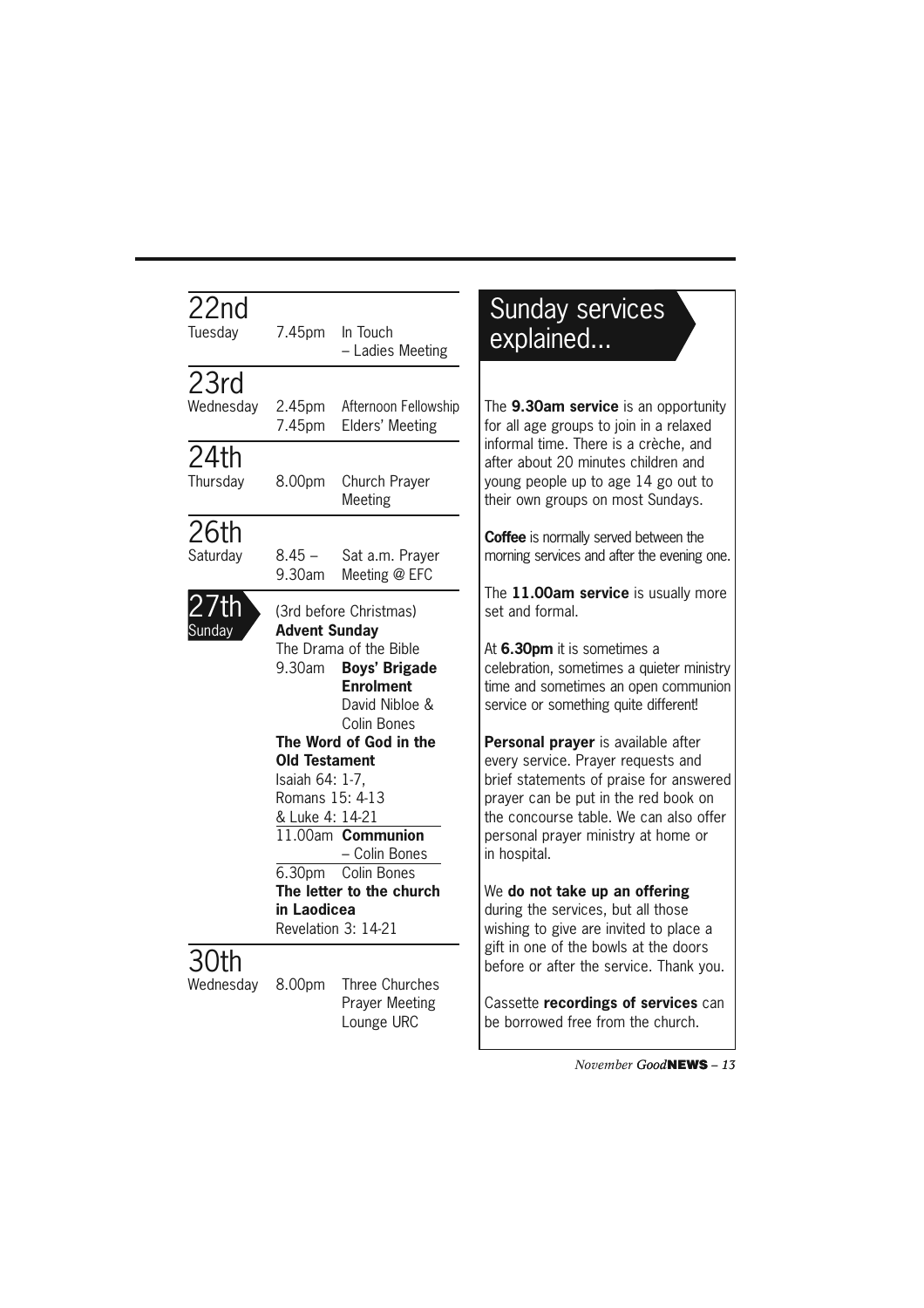#### *Monthly Mission Support*

# Samaritan's Purse

**Since 1990, Operation Christmas Child has brought the joy of Christmas to more than 38 million boys and girls. Last year Samaritan's Purse in the UK sent out over one million gifts to children across Eastern and Central Europe. This annual project enables caring individuals, families, schools, churches, businesses and other organisations to fill ordinary shoe boxes with small toys, school supplies, sweets and other gifts for needing children around the world.**

 Operation Christmas Child sends a message of hope to children in desperate situations around the world through gift-filled shoe boxes and offering booklets of Bible stories. It focuses on the true meaning of Christmas – Jesus Christ, God's greatest gift. With the help of thousands of volunteers, Samaritan's Purse collects and processes these gift-filled shoe boxes in its warehouses across the UK. Then, working with national churches and charities, Samaritan's Purse delivers the gifts to children in hospitals, orphanages, refugee camps, homeless shelters and impoverished neighbourhoods. Last year these boxes went to Armenia, Azerbaijan, Belarus, Bosnia, Croatia, Hungary, Kosovo, Kyrgyzstan, Mozambique, Romania, Russia, Serbia and Ukraine. If you are able to provide a gift-filled shoe box please pick up a leaflet from the mission board and bring your filled

*14 – November Good***NEWS**

box to church on 20th November. Samaritan's Purse does not only work at Christmas. Their aim is "to meet critical needs of victims of war, poverty, famine, disease and natural disaster while sharing the Good News of Jesus Christ". Throughout the year teams of volunteers are working all over the world bringing relief to people in difficult situations. Child and family support is helping in Romania, summer and football camps are being run in eastern Europe, water filters are being installed in Mozambique, aid programmes in Africa and many other projects around the world. For up-to-date information please see the mission board in the concourse.

Samaritan's Purse also have a Christmas Gift Catalogue with a difference so look out for that too.

Please visit their website at **www.samaritanspurse.uk.com** 

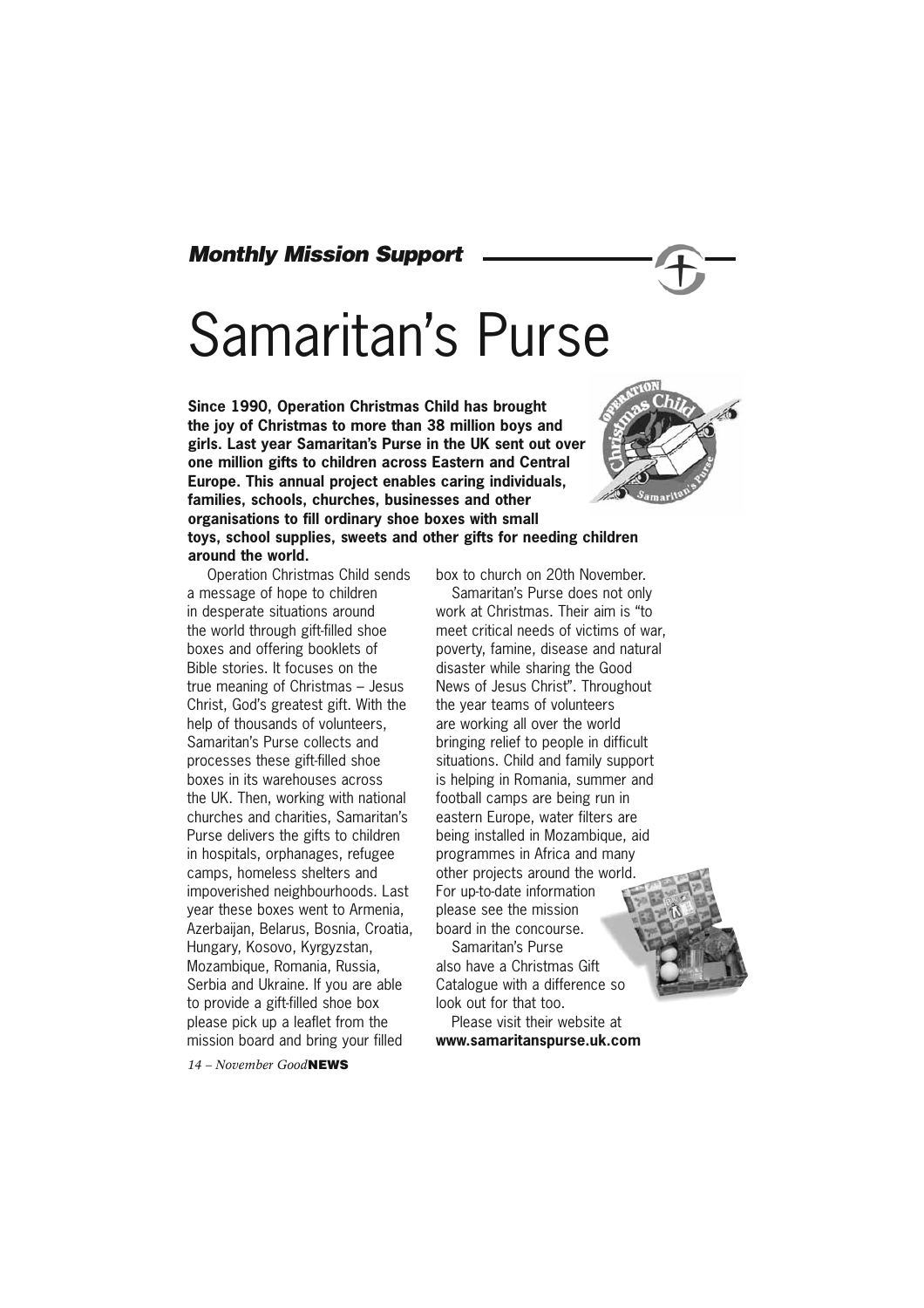#### *Youth Events*

# They were not 'square' at the Triangle

**Adore was a live rock/pop worship concert put on at the Triangle in Burgess Hill on Sunday 2nd October by n:vision, an organisation that is trying to promote Christianity to young people across Sussex.** 

I believe the total number of people attending the event topped 1000 which was a much larger number than I expected. The band playing was headed up by Matt Redman, a popular Christian song writer who plays guitar. The event was good fun running through the early evening with a great atmosphere that was relaxed so you could just stand and watch or dance and sing along to the songs.

During the event there was also a talk by Stef Liston that lasted for a short time and had a strong message about having a sense of Christian community and making a difference.

The talk was thought-provoking, but not overly deep. The music was played really well and sounded great with the band playing some really



uplifting tracks. A good time was had by all who went and I would definitely recommend anyone who enjoys music to go along to one of their events in the future.

If anyone is interested there is an event called Eliv8 on 1st June next year at the 'Event II' nightclub in Brighton running from 7-10pm and it looks to be just as great.

If you would like more information go to **www.nvision.uk.net** *Alex Hall*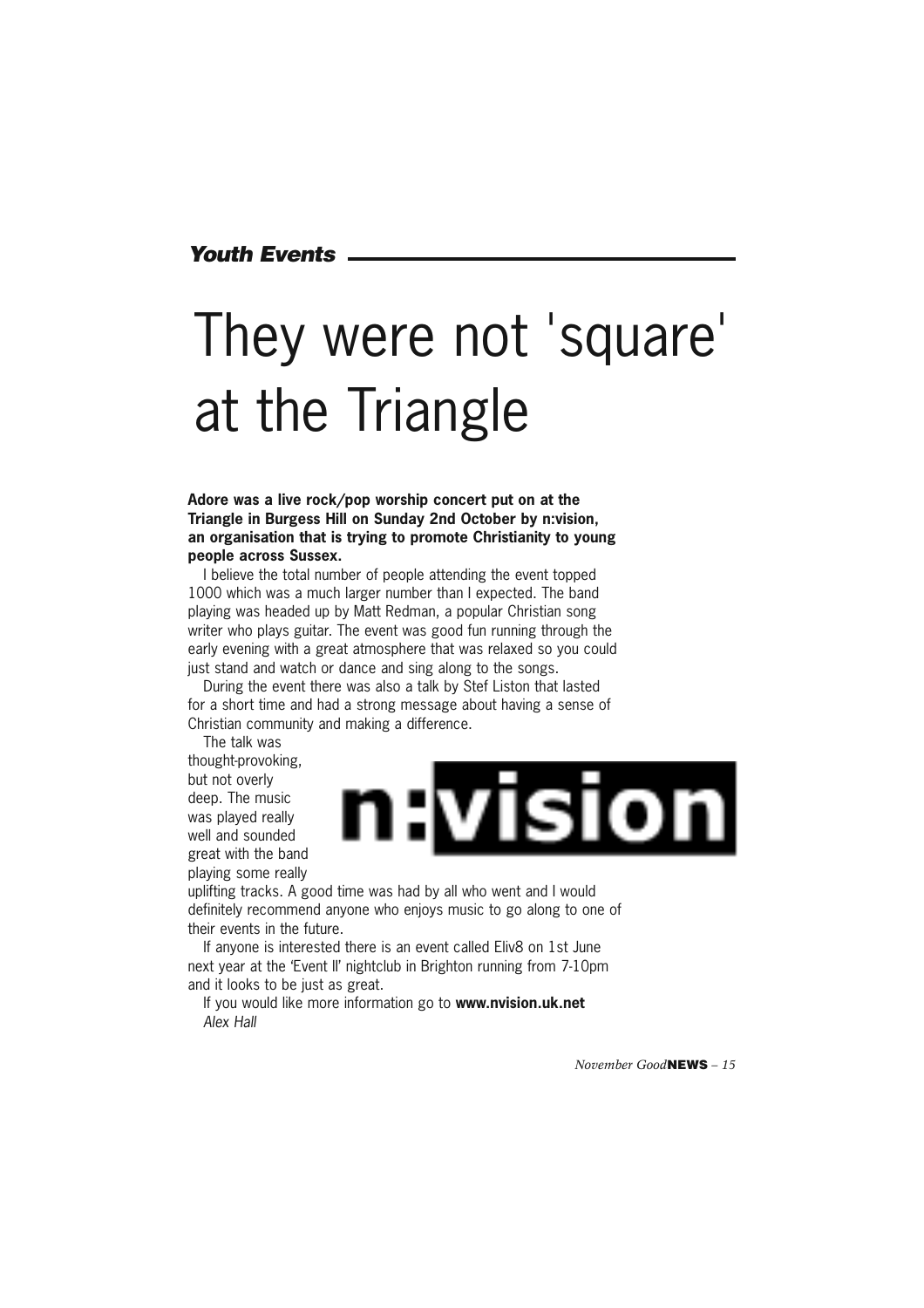*Bible*

# Love is..

#### **The fruit of the Spirit is love. Galatians 5:22**

**Everybody, it seems, is searching for love – longing to be loved, longing to find someone to love. But what a muddle we get into when we try to pin down what we mean by love. It all springs out of our human need for relationship – for acceptance, for affection, for companionship, as well as for that most elusive thing, the experience of being "in love".**

C.S.Lewis, in his useful book The Four Loves, distinguishes affection, friendship and eros (romantic sexual love) from the love that is the essence of the character of God (1 John 4:8). This is the love that Paul describes as patient and kind, not envious, boastful, proud, rude or self-seeking, not easily angered and keeping no record of wrongs (1 Cor.13: 4-5).

Sadly, in our increasingly fragmented society, there are many Christians who miss out on eros – the love that will ideally lead to marriage. It is deeply unhelpful to tell single members of our churches that all they need is Jesus. The whole Bible

*16 – November Good***NEWS**

speaks of the importance of living, human community, and, for those who cannot find, or cannot fulfil, eros, the need for affection and friendship is crucial. In fact, we all yearn for the helping hand, the friendly hug, the eye to eye communication, the shared joke, the sociable meal.

But somehow we just don't have it in us to love everyone equally, either in our churches or in our workplaces. We have such different personalities, backgrounds and ways of doing things. The love that is the fruit of the Spirit, however, transcends our human likes and dislikes, and also transcends the affection and friendship we have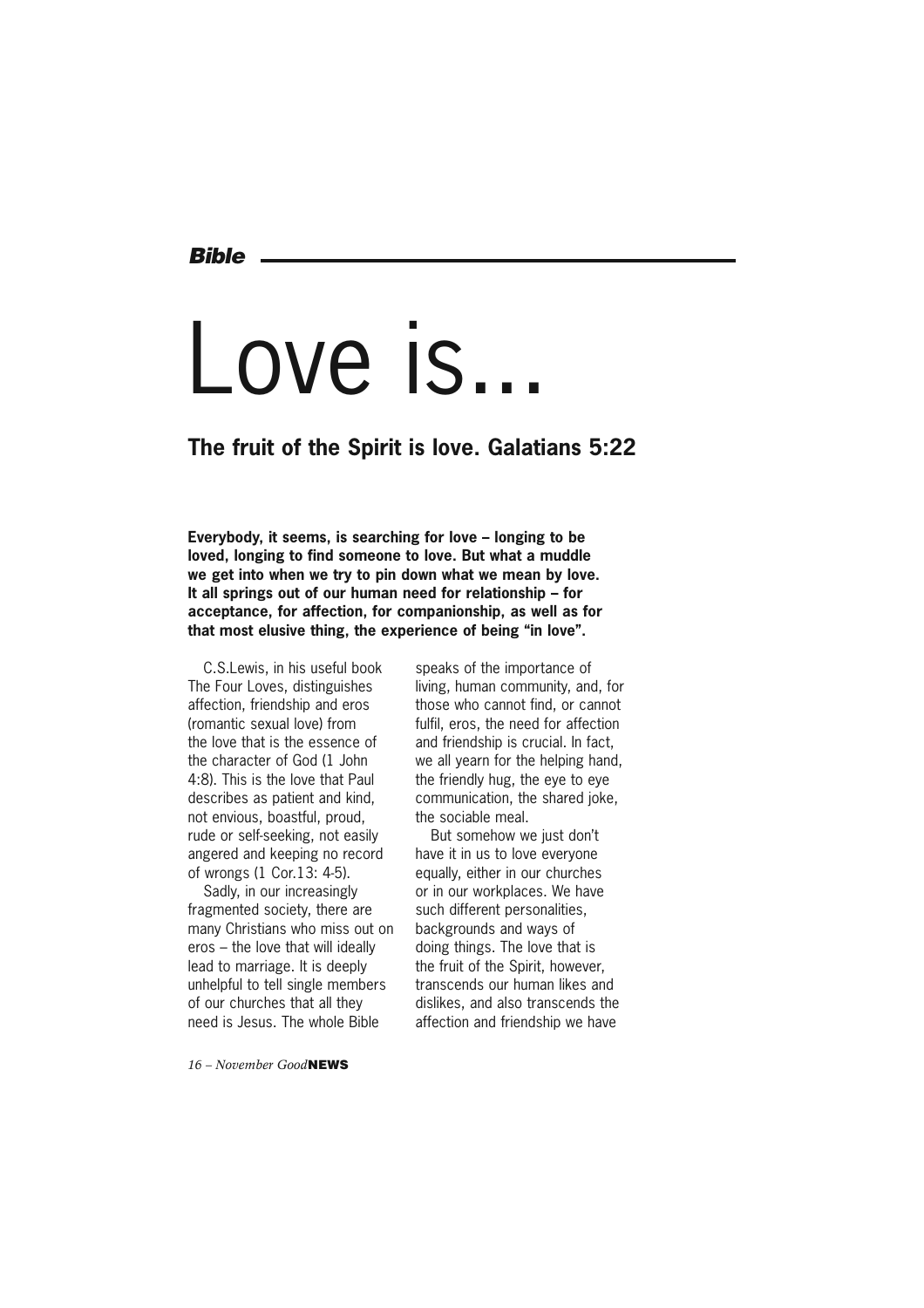for particular people: it both embraces these and goes far beyond them. For, Jesus said, this love can extend even to our enemies.

So in the Church there is no excuse for some people feeling excluded and unloved. We must plead with the Holy Spirit – who lives in us – to give us Jesus' love for everyone. This includes our colleagues at work and everyone else we meet in our everyday lives. Some people may seem to us unlovely, but nobody is unlovable.

*Helen Parry*

Source: Reprinted by kind permission of the London Institute for Contemporary Christianity 2005

#### **God is love**

My beloved friends, let us continue to love each other since love comes from God. Everyone who loves is born of God and experiences a relationship with God. The person who refuses to love doesn't know the first thing about God, because God is love – so you can't know him if you don't love.

**1 John 4:7** The Message – Contemporary language Bible

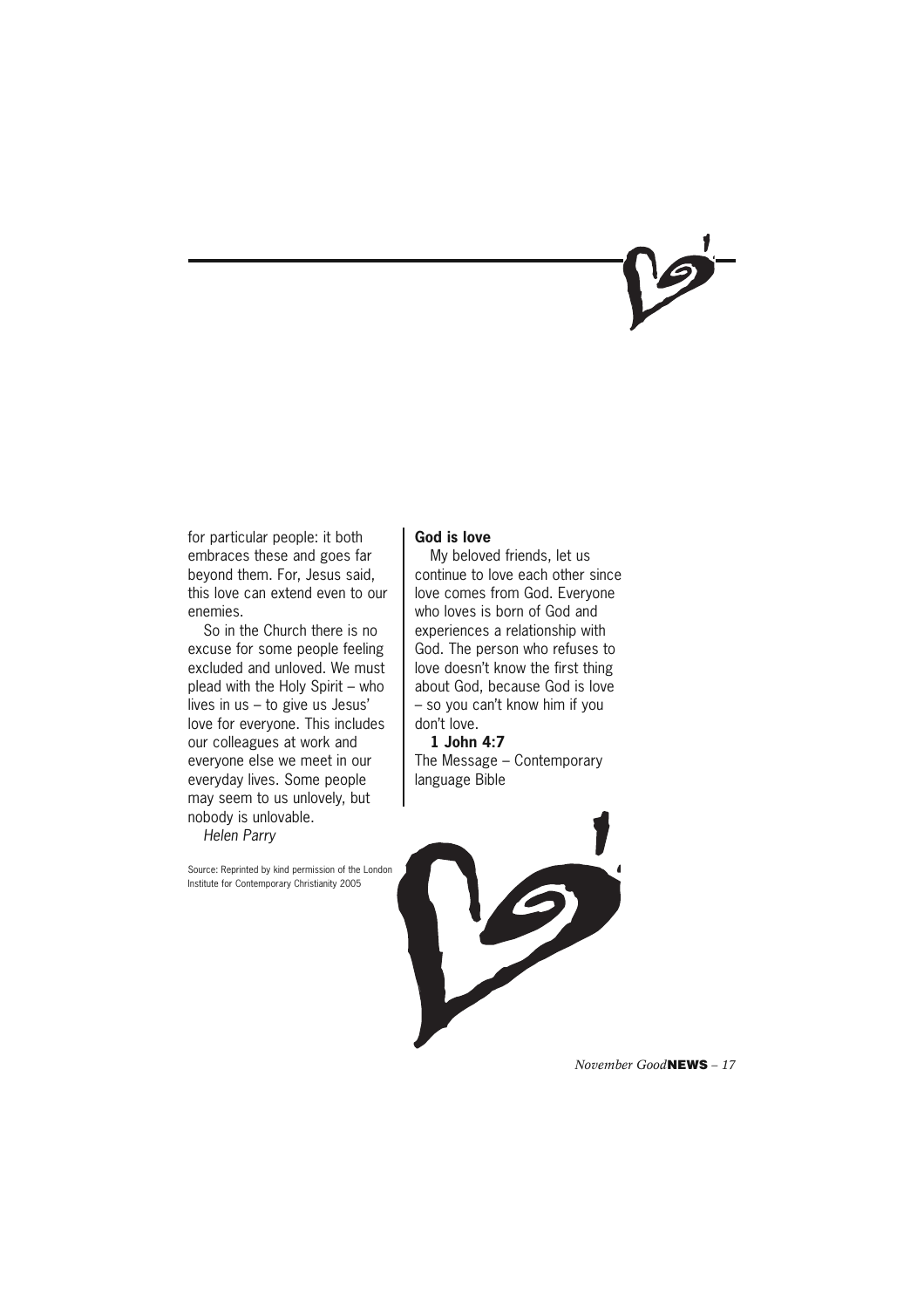#### *Coming up in GoodNEWS...*

## How was your Christmas?

#### **The GoodNEWS editorial team has a vision – and we need your help to realise it!**

We'd like to hear your stories of Christmas' past. Something remarkable, a poignant spiritual moment or perhaps the traditions you enjoy with your family annually.

Make your contribution between 100 – 200 words please and email it to us at goodnews@happyseason.co.uk or pop it in the GoodNEWS pigeon hole.

Thank you.



### Make GoodNEWS your card to the church!

As part of our Christmas feature in December's magazine, we are encouraging you to send your Christmas greetings to the whole church.

Simply write your message in the box here, place it in the GoodNEWS pigeon hole by 12th November. Don't forget your name! We will scan and print your exact message in GoodNEWS, which comes out on 27th November.

The money you save, we hope you can give to charity via the church Christmas post box scheme.

Meanwhile we can share in your Christmas message to our whole church family.



*18 – November Good***NEWS**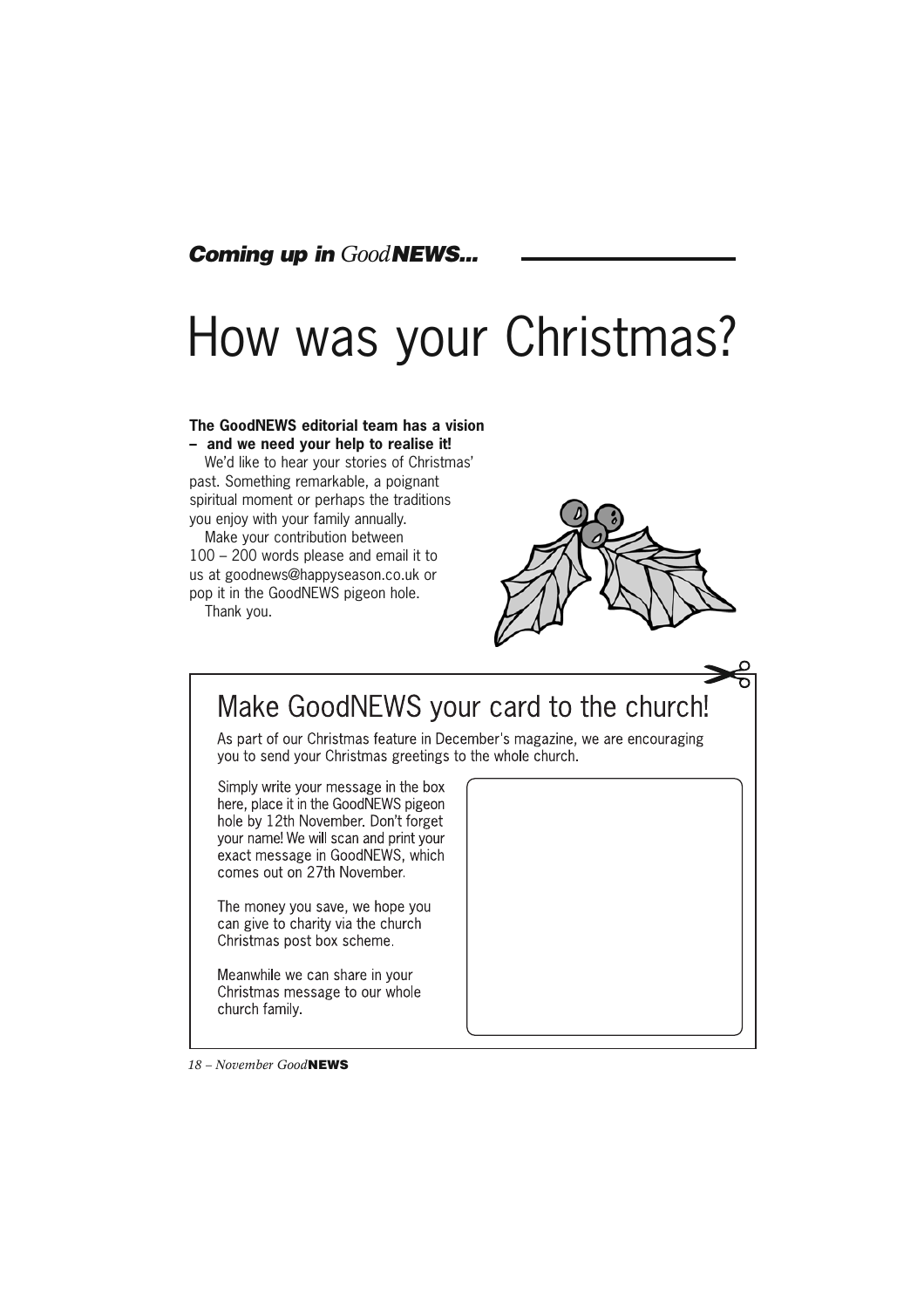#### *The Back Pages*

### St James-the-Least of All

**Happily, the Church of England still retains some singular parish clergy. Take the parish of St James-the-Least in the county of C- for example. Here the elderly Anglo-Catholic vicar, Eustace, continues his correspondence to Darren, his nephew, a low-church curate recently ordained...**

Letter from St James the Least of All – On working with young people

*My dear Nephew Darren*

It is quite natural for you curates to enjoy working with young people in your parishes; church youth clubs were created in order to keep the newly ordained off the streets in the evenings. But be assured you will grow out of it. I consent to baptise babies and prepare teenagers for confirmation, but beyond that my contact with this alien life form is kept to an absolute minimum.

Dear Miss Thrush runs our weekly Pram Service - although at her age I am rather surprised she doesn't call it a Bassinette Service. Its sole purpose seems to be to give young mothers an opportunity to discuss the ever-changing liaisons within the village, while their offspring shred hymn books and destroy the flower arrangements. I drop in from time to time in order to check that the more mobile haven't found where we hide the matches. An infant equipped with that knowledge can so easily develop into a teenage pyromaniac.

I can give you little advice on your youth group. When I was a curate, the major activity seemed to be to teach them how to wear gas masks, although today I imagine there is more concern about protecting them from other sorts of exotic chemicals. Also, I suspect you are kept busy keeping the young out of the darker corners of the churchyard as they develop their anatomical knowledge – a past-time still enthusiastically pursued by each new generation.

You clearly find your monthly Youth Service a deeply enriching experience. As far as I am concerned, if such a liturgy had been necessary, then Cranmer would have provided us with one. Endlessly repeated choruses accompanied by a guitar would make me warm to the Quakers. I am sure St. Paul's services would have been much enriched with Hymns Ancient and Modern. The disciples in hiding in Jerusalem were not even able to sing accompanied by an organ, which must have greatly dispirited them. I also feel that our Verger would be unable to cope with organising the strobe lighting and dry ice effects. It takes him all his time to remember to light the candles on the altar.

On this matter we must differ. You must worship God in your way, and I in his.

*Your loving uncle, Eustace*

Source: Parish Pump 2005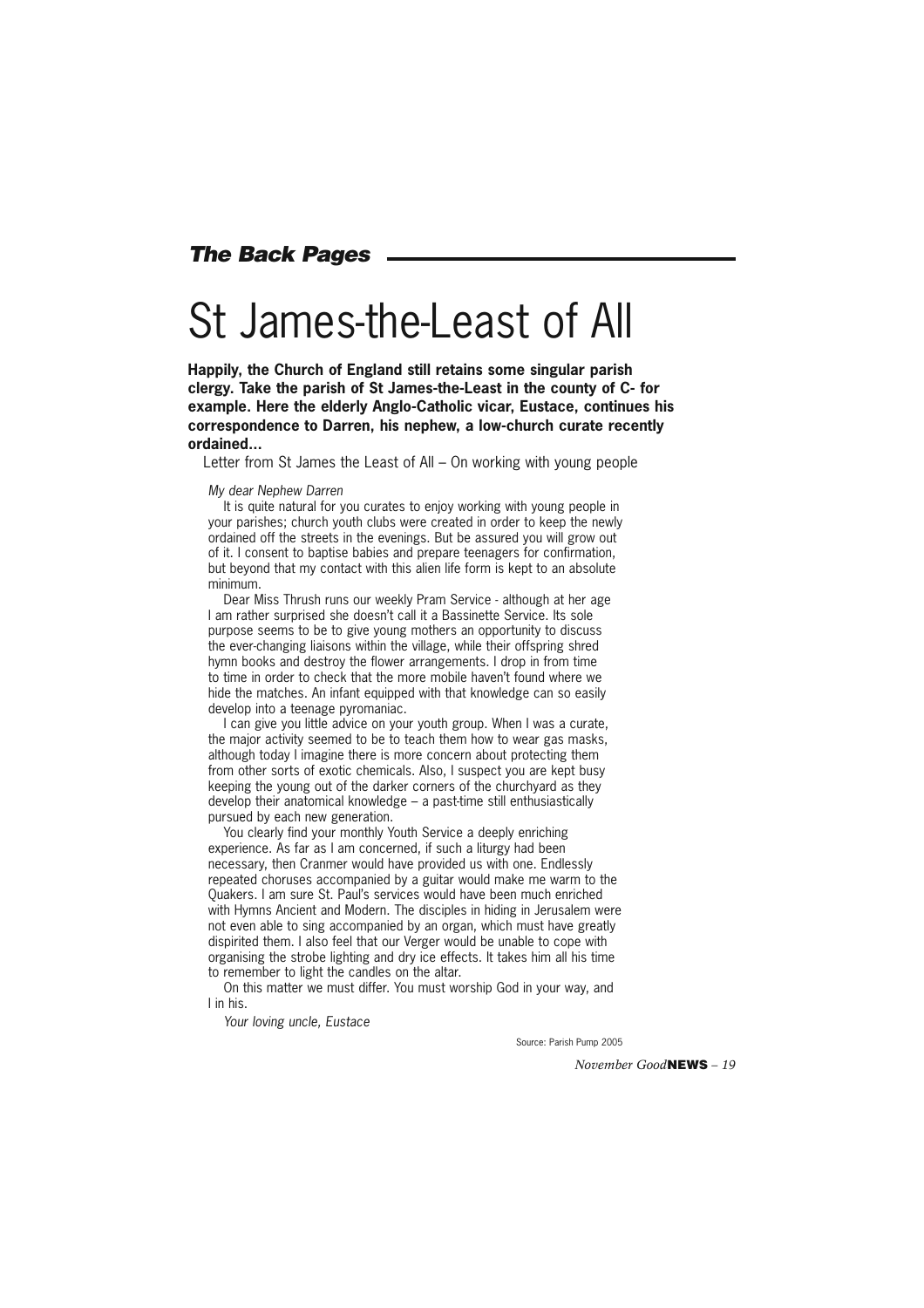#### *The Back Pages*

Church member, Fiona Tingley, considers the changes in our church building.

# A few thoughts on the Baptistry

**How exciting – we've got the new Baptistry at last! Now let me see, how many years is it since the idea was first muted by our good friend Ken Walden (now gone to glory)? "Too many", some of you may cry! Others of you may not be so sure! If you are in that category, please read on. Here are one or two simple thoughts on the matter.**

I felt the Lord laying on my heart an analogy concerning our legendary Baptistry. Many of us are fortunate enough to own our own homes in these days, and for most there is a longing to make that home, bigger, better, more comfortable, often so that we can offer hospitality to others outside our own family. So we save up or take out another mortgage and put on an extension, or have a new kitchen or bathroom. OK, I can hear you saying, yes we did all that in 1996, but spending money on what is a small swimming pool in our best room!? Is this really the best use of our resources? I do understand folk's questioning on this matter, particularly if, like me, you have not been brought up with the idea of 'Believer's Baptism'. But let's go back to the analogy of our homes for a minute: years ago people didn't entertain in their homes like they do today. Families usually remained living in the same area. There wasn't any need to have a spare room, let alone an en suite! A kitchen with all the convenience gadgets we have today couldn't even have been imagined by two or more generations back. Yes, times have changed; we think so differently today.

Surely that is true in our Christian lives, too. Many of the young families in our congregation are no longer having their children baptised, but dedicated. This is in order that when they are grown up they can make the choice for themselves; to go through the waters

*20 – November Good***NEWS**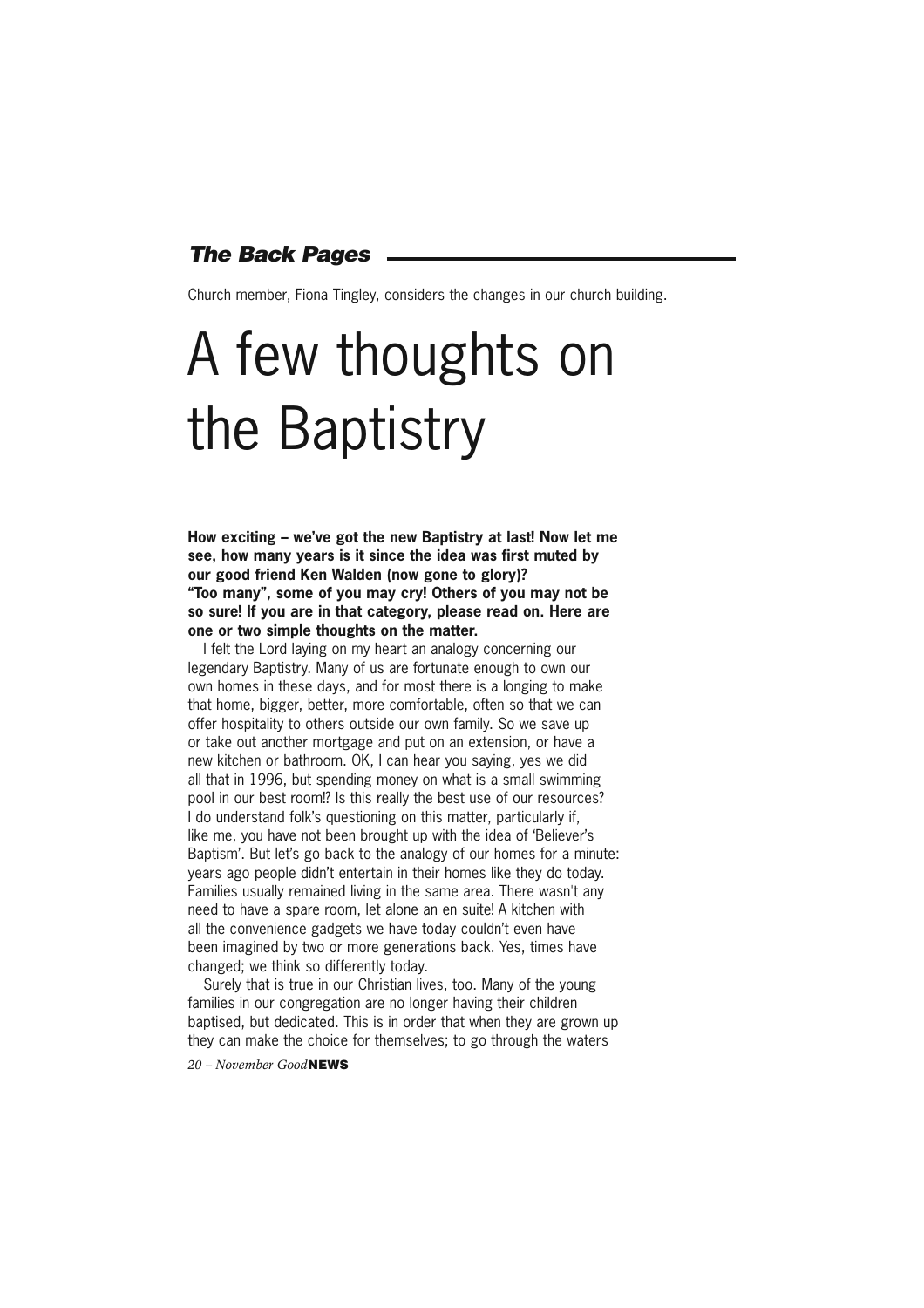

of Baptism as a sign of total commitment to the living Lord Jesus in their lives. If we don't make provision for this to happen in their own spiritual home (the church where they have been brought up), we will see them go elsewhere. And if that were to keep on happening our church would eventually die – there will be no young people coming up to take our place! Also, take a look at our Church's Mission Statement (see Prayer Focus on Page 3) and endeavour to see the Baptistery as a practical provision for those we are praying into God's kingdom. PLEASE, LET US TRY TO SEE THE BAPTISTRY AS A WISE INVESTMENT FOR THE FUTURE OF Lindfield URC.

*Fiona Tingley*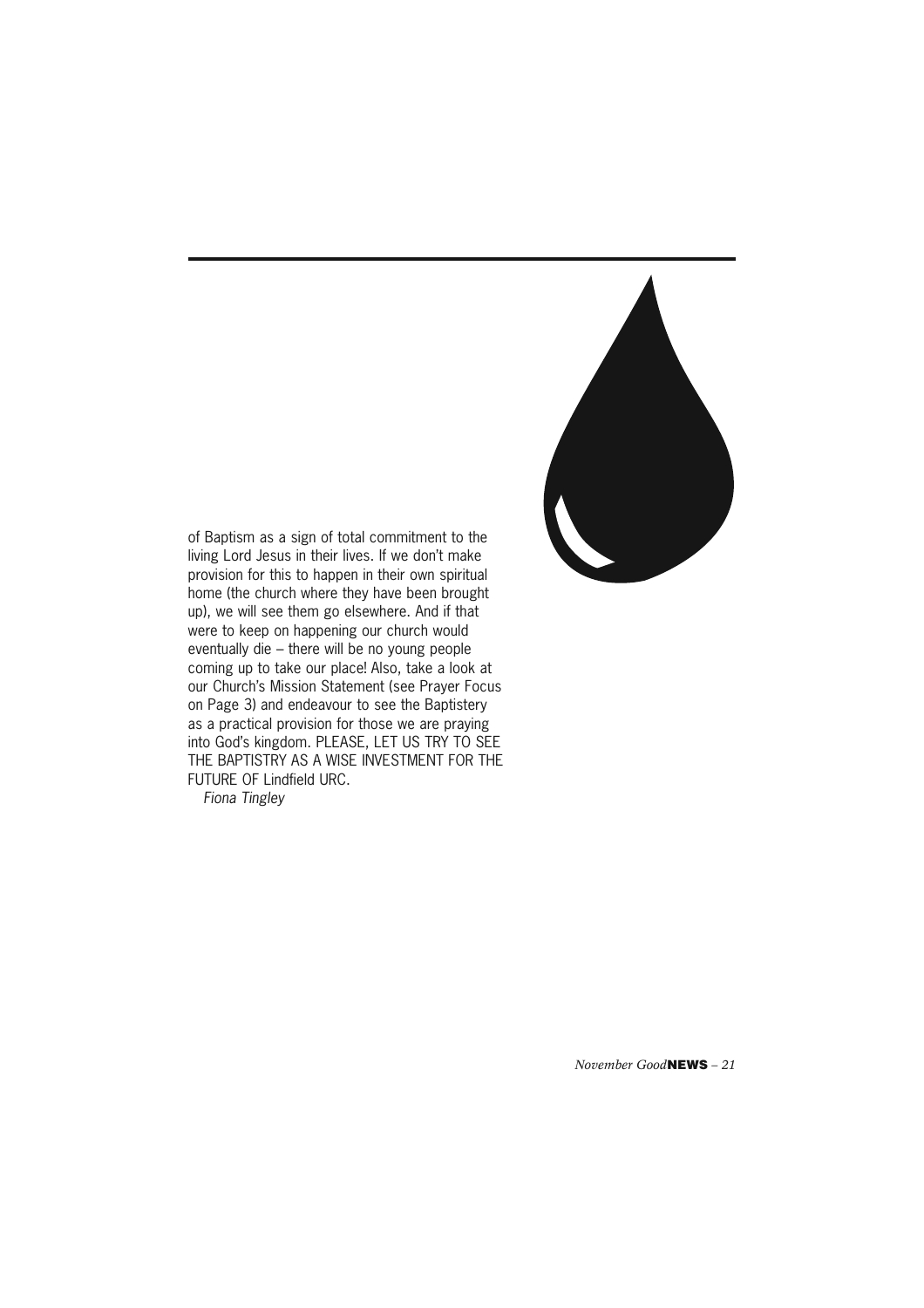*Lindfield Life*

# Lindfield Village Plan

**Every village needs to have a plan, drawn up by a cross-section of members of the community - a vision of how you would like your village to be. It is supposed to:** *"…set out a vision of what is important, how new development can best be fitted in the design and quality standards it should meet, how to preserve valued local features, which the community needs to safeguard for the future".*

So plans should: "identify key facilities and services, set out the problems that need to be tackled and demonstrate how distinctive character and features can be preserved".

It is a means by which everyone can voice their opinions and express their visions on how the area should develop in the future. It seeks to identify priorities and then shape them into a succinct, readable document – the "Village Plan" – which will be used to influence decision-makers in local councils, service providers, businesses and community organisations.

**A PLAN FOR LINDFIELD.** After a lengthy gestation period a Lindfield Village Plan Steering Committee has been set up, comprising representatives of the two Parish Councils, the leaders of five Working Groups (below) and other local residents. It so happens that our member, Rev Michael Davies, is chairman. The Working Groups are for:

- Housing & Environment (two sub-groups)
- **Village facilities & attractions**
- Sports & Leisure
- Safety & Security
- Traffic & Transport

With the October edition of "Lindfield Times" every home in Lindfield received a copy of the Lindfield Village Plan Questionnaire 2005, to be returned to the Parish Office, 6 Denmans Lane, Lindfield RH16 2LB by 19th November.

Then, on Saturday morning, 5th November, everyone in the community is invited to visit the King Edward Hall between 10am and noon to see a display of the work in hand and the issues before the five Working Groups, to share their ideas with those involved and to hear what is going on over a nice (free!) cup of coffee.

*22 – November Good***NEWS**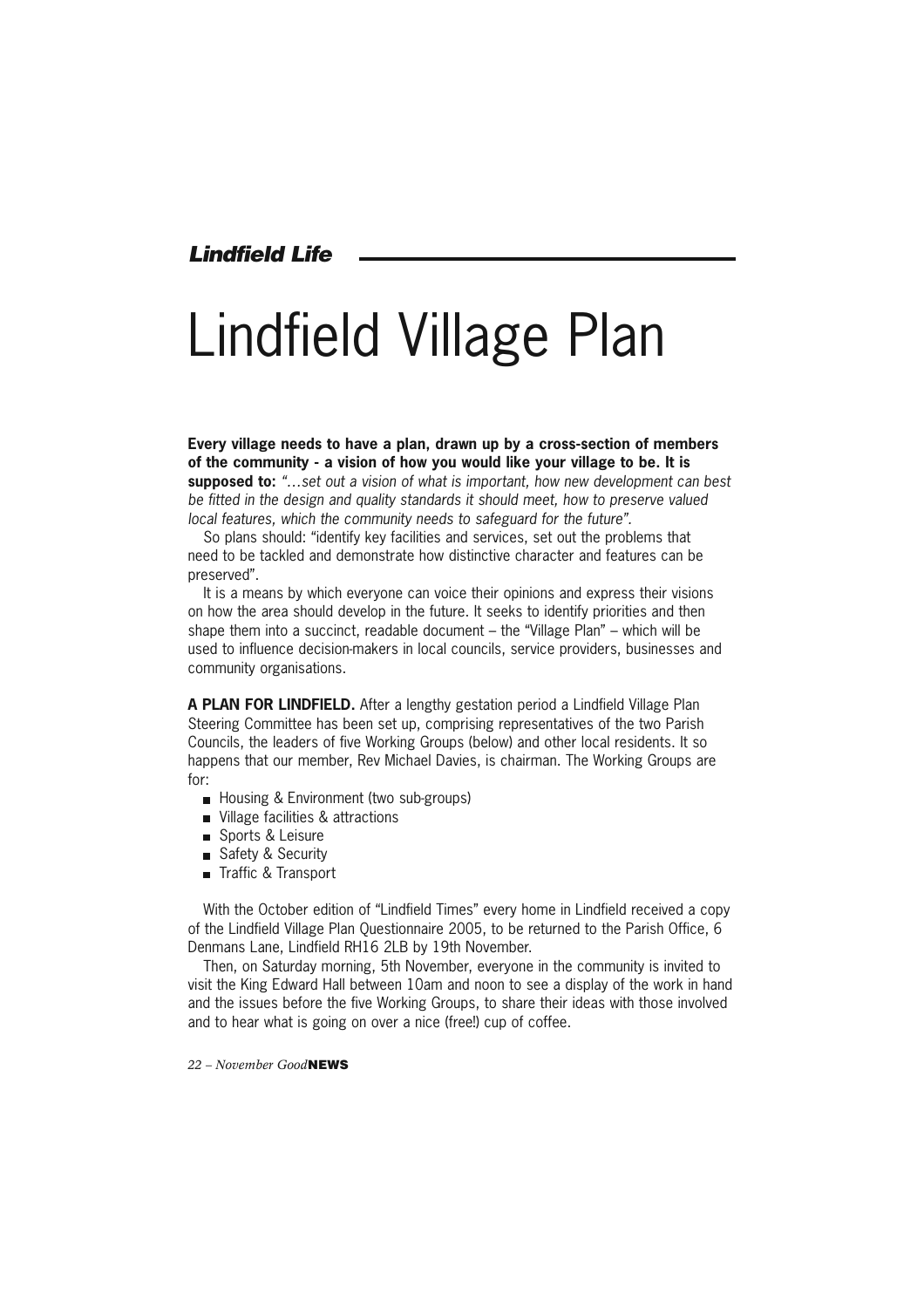**BASIS FOR THE EXHIBITION.** The questions people are being asked are:

- Do you want to help shape the future of our beautiful village?
- Do you have ideas to share about the good of our community?
- Have you views on what should (or should not) be provided here?
- Do you have a "vision for Lindfield"?
- Are you disappointed that no one seems to listen to your point of view?
- Do you want to take part in forming opinions and policies?

Well - YOU CAN – THROUGH THE PLAN! You can help make your village a better place for everyone – yes you can, through the Village Plan.

All this is happening, but the question is  $-$  do the churches have ideas, a vision, some input into the plan for the future of our village? Though several individual members are involved, the churches themselves have not contributed in any way to the process. Come on – "Alive O5" churches – what about it!

Hope to see you all at the King Edward Hall, 10am to noon on 5th November. Let's have some fireworks in the morning as well as at night!

## Tell everyone about it.

If you run a club or group in the local community that you would like to talk more about, submit an article/information to the editor – it would be great to see more of what is going on in/around the village.

Contact details on page 2.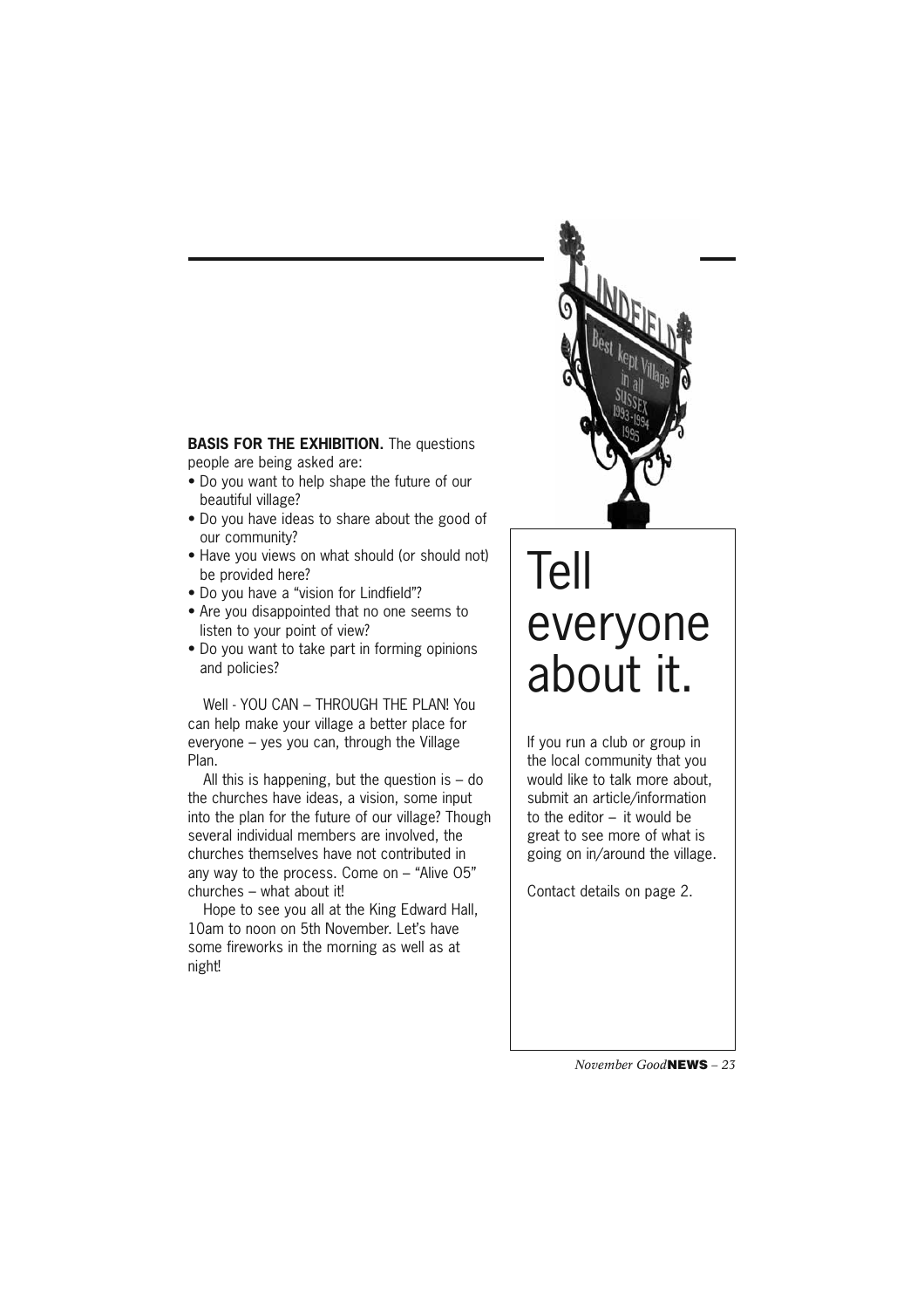#### *The Back Pages*

# *Seven prayer-less " days makes one weak! "*



#### **Flower Rota**

| <b>Arranging</b> | <b>Distributing</b> |
|------------------|---------------------|
| er               |                     |

| November |                                             |                    |
|----------|---------------------------------------------|--------------------|
| 6        | <b>Wedding Flowers</b>                      | Sue Tester         |
| 13       | <b>Betty Billins</b>                        | Dorothy Forster    |
| 20       | Sue Waller                                  | <b>Betty Peter</b> |
| 27       | Anne Blake                                  | Jacqueline Wood    |
| December |                                             |                    |
| 4        | Dorothy Forster                             | Barbara Shepherd   |
| 11       | Iris Green                                  | Iris Bingham       |
| 18       | Mies Campling                               | Fiona Tingley      |
| 25       | Christmas                                   |                    |
|          | Decorations                                 | (No delivery)      |
|          |                                             |                    |
|          | Many thanks for donations given for Harvest |                    |
| flowers. |                                             |                    |

*24 – November Good***NEWS**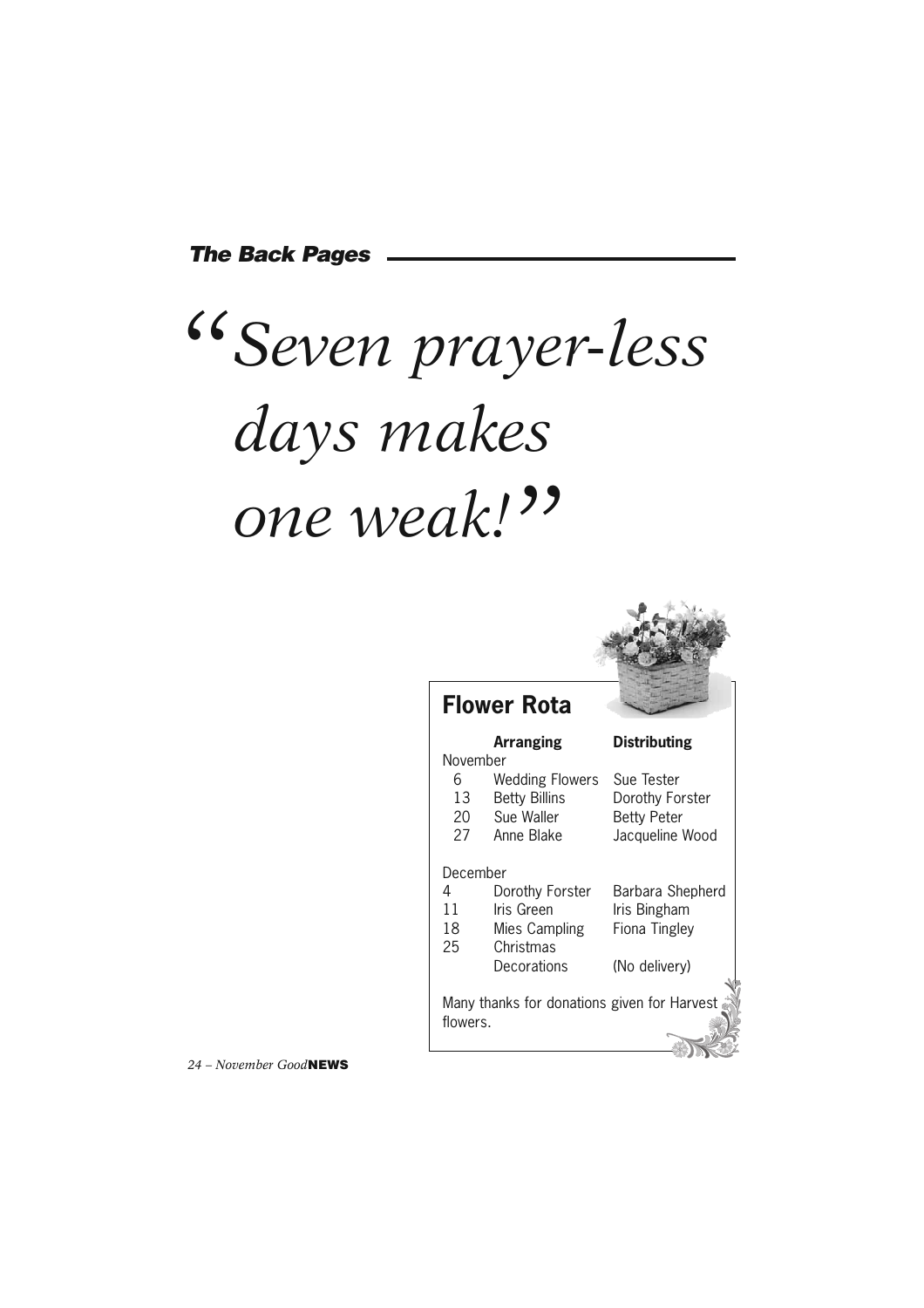#### **SUNDAY WORSHIP:**

| Service for all the family, including<br>crèche and Junior Church |
|-------------------------------------------------------------------|
| (Most weeks, children leave after                                 |
| 20 minutes for their own activities)                              |
| Holy Communion (1st Sunday)                                       |
| Morning Worship                                                   |
| Holy Communion (4th Sunday)                                       |
| <b>Evening Service</b>                                            |
| Holy Communion (2nd Sunday)                                       |
| Healing services as announced                                     |
|                                                                   |

#### **PRAYER MEETINGS:**

| Mon | 9.30am      | An Hour of Prayer             |
|-----|-------------|-------------------------------|
| Wed | 9.45am      | Short Service of Intercession |
|     | Thur 8.00pm | <b>Church Prayer Evening</b>  |
|     |             | (4th Thursday)                |
| Fri | 7.30am      | Prayer Meeting in the Lounge  |

#### **REGULAR ACTIVITIES:**

| Sun  | 6.30pm             | Sunday Evening Youth Group     |
|------|--------------------|--------------------------------|
| Mon  | 6.30pm             | Boys' Brigade - Junior Section |
|      |                    | $(8-11 \text{ years})$         |
|      | 7.45pm             | Boys' Brigade - Company        |
|      |                    | Section $(11 + \text{years})$  |
| Tue  | 10.00am            | <b>Stepping Stones</b>         |
|      |                    | (Parents and toddlers)         |
|      | 7.45pm             | In Touch (4th Tuesday)         |
| Wed  | 2.45pm             | The Fellowship (4th Wed.)      |
|      | 5.30pm             | Zest 1:2, 3:4                  |
|      | 6.45pm             | Zest 5:6:7                     |
|      | 7.15 <sub>pm</sub> | Zest $8+$                      |
| Thur | 10.00am            | Pop-In (for coffee and a chat) |
|      | 8.00pm             | Church Meeting (2nd Thur.)     |
| Fri  | 5.30pm             | Boys' Brigade - Anchor Boys    |
|      |                    | $(5-7 \text{ years})$          |

#### House Groups normally meet 1st and 3rd Thursday

**The church is open Monday to Saturday from 10.00am to 12.30pm**



| Church (payphone):               |              |  |  |
|----------------------------------|--------------|--|--|
|                                  | 01444 484620 |  |  |
| Minister's office number:        |              |  |  |
|                                  | 01444 487607 |  |  |
| <b>Boys' Brigade:</b>            |              |  |  |
| Geoffrey Cocksedge               |              |  |  |
|                                  | 01444 474007 |  |  |
| <b>Cradle Roll:</b>              |              |  |  |
| Sue Tester                       | 01444 482810 |  |  |
| <b>Flowers:</b>                  |              |  |  |
| <b>Betty Billins</b>             | 01444 484494 |  |  |
| <b>Hall Booking Secretary:</b>   |              |  |  |
| Audrey McKee                     | 01444 415031 |  |  |
| In Touch:                        |              |  |  |
| Sue Waller                       | 01444 455047 |  |  |
| <b>Lunch Fellowship:</b>         |              |  |  |
| Wednesday:                       |              |  |  |
| Janet Drayton                    | 01444 456161 |  |  |
| Friday:                          |              |  |  |
| Gwen Hillman                     | 01444 456963 |  |  |
| Anne Parker                      | 01444 473519 |  |  |
| Magazine: Editor:                |              |  |  |
| David Tingley                    | 01444 451024 |  |  |
| The Fellowship:                  |              |  |  |
| Jessie Green 01444 452708        |              |  |  |
| <b>Roy Billins</b>               | 01444 484494 |  |  |
| <b>Stepping Stones:</b>          |              |  |  |
| Janet Goodenough                 |              |  |  |
|                                  | 01444 417002 |  |  |
| Transport:                       |              |  |  |
| Tina Elphick                     | 01444 484440 |  |  |
| <b>Youth and Children's Work</b> |              |  |  |
| Co-ordinator:                    |              |  |  |
| Iris Green                       | 01444 484117 |  |  |
| <b>Junior Church</b>             |              |  |  |
| & Zest Co-ordinator:             |              |  |  |
| Clare Nibloe                     | 01444 484683 |  |  |